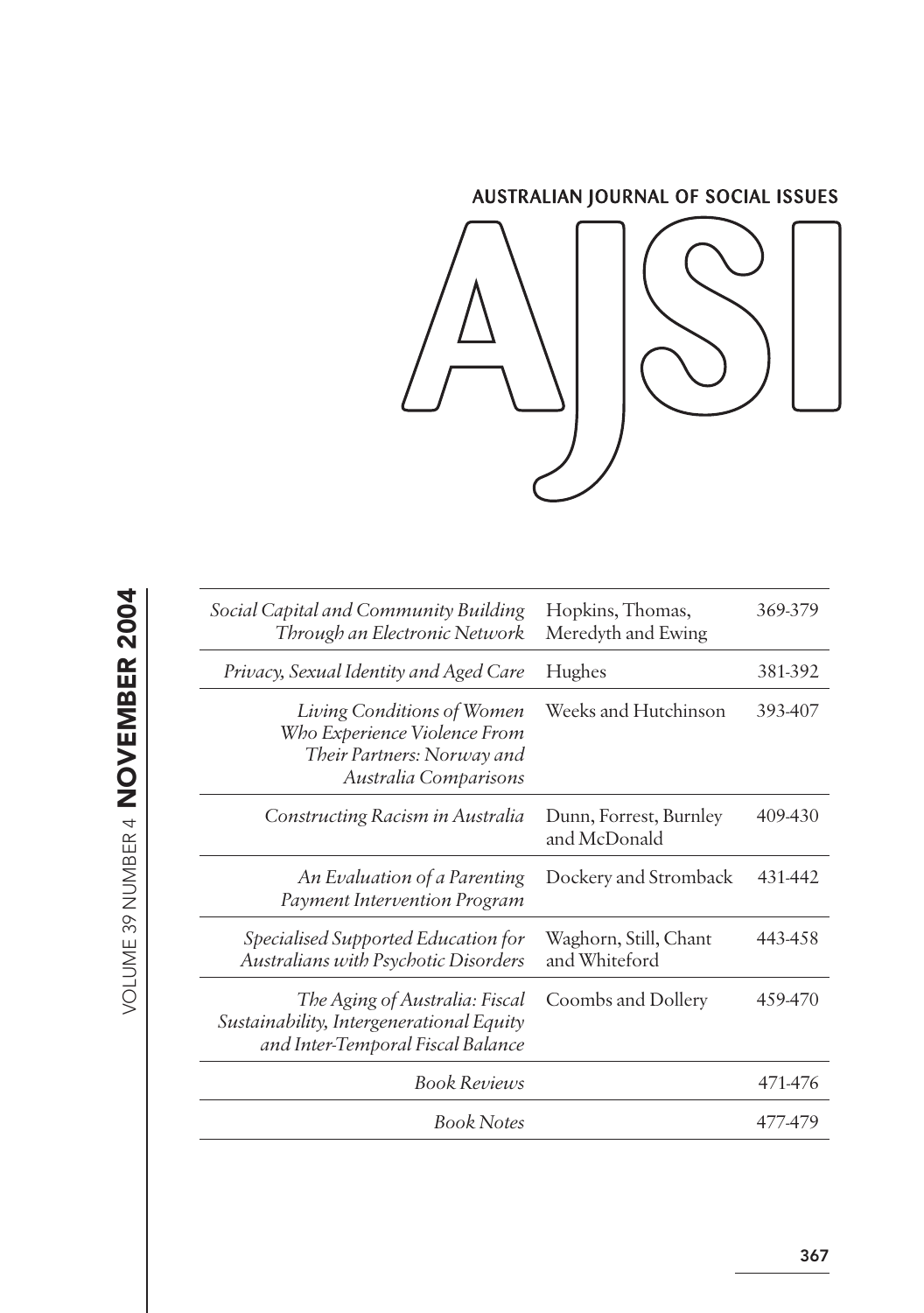# Constructing Racism in Australia

Dr Kevin M Dunn, Associate Professor James Forrest, Professor Ian Burnley, Ms Amy McDonald

## Abstract

There is a dearth of empirical evidence on the extent of racist attitudes, broadly defined, in Australia. A telephone survey of 5056 residents in Queensland and NSW examined attitudes to cultural difference, perceptions of the extent of racism, tolerance of specific groups, ideology of nation, perceptions of Anglo-Celtic cultural privilege, and belief in racialism, racial separatism and racial hierarchy. The research was conducted within a social constructivist understanding of racisms. Racist attitudes are positively associated with age, non-tertiary education, and to a slightly lesser extent with those who do not speak a language other than English, the Australia-born, and with males. Anti-Muslim sentiment is very strong, but there is also a persistence of some intolerance against Asian, Indigenous and Jewish Australians. Those who believe in racial hierarchy and separatism (old racisms) are a minority and are largely the same people who self-identify as being prejudiced. The 'new racisms' of cultural intolerance, denial of Anglo-privilege and narrow constructions of nation have a much stronger hold. Nonetheless, sociobiologically related understandings of race and nation remain linked to these new racisms. Narrow understandings of what constitutes a nation (and a community) are in tension with equally widely held liberal dispositions towards cultural diversity and dynamism. Encouragingly, most respondents recognise racism as a problem in Australian society and this is a solid basis for anti-racism initiatives.

Dr Kevin Dunn is a Senior Lecturer in the Geography Program, University of New South Wales, where he teaches social and cultural geography. Associate Professor Jim Forrest is head of the Department of Human Geography at Macquarie University, Sydney. His interests are in ethnic segregation, racism and social conditions. Professor Ian Burnley is Visiting Professor in Geography Program, University of New South

Wales. His areas of research are Immigration and its impact on cities; the adjustment of immigrant communities and generations; and mobility of people in Australia.

Ms Amy McDonald was Research Assistant, Geography Program, University of New South Wales. Her research interests are the geographies of racism and health.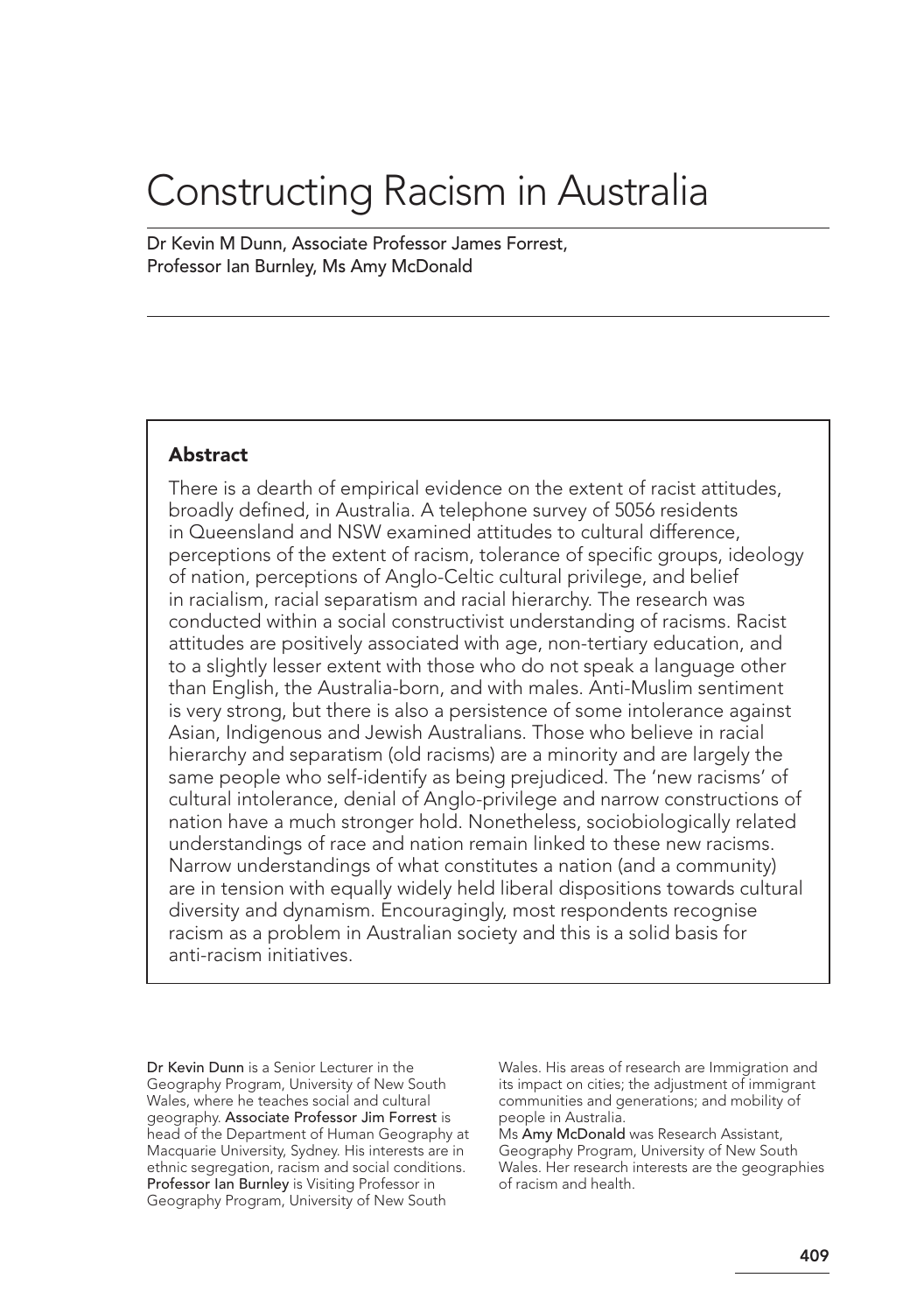Racism is a historic and yet varied societal problem. It has taken particular forms in societies such as Australia, Canada, Israel, the United States and New Zealand, where massive immigration and the multicultural basis of recent immigration policy has resulted in ever more ethnically diverse populations. Recently in Australia racism has been most discussed during the so-called race debates of 1996 and 1997, associated with the rise of Pauline Hanson and her One Nation Party. Yet these debates occurred amidst what Jayasuriya (2002: 40) has criticised as the "paucity of thinking about race and racism in Australia". The examination of racism in the 1990s has been championed by cultural studies scholars (Goodall et al. 1994; Hage 1998), although there has been a continued interest among social psychologists (Pederson et al. 2000). However, there is a dearth of recent empirical evidence about the nature and extent of racism in Australia. McAllister and Moore's (1989) study is the most recent academic survey. Between 1996 and 1998, the Australian Federal Government commissioned an inquiry into racism in Australia but the results have not been publicly released (DIMA 1998:1). There is, therefore, an information gap on the extent, variation and impact of racism in Australia which this study sought to address.

## Sources of racist attitudes

The emphasis in this study was to interrogate racist attitudes in Australia, building on Dunn and McDonald's (2001) pilot study in New South Wales. Among applicable theories, we include the thinking of traditional urbanists (Simmel 1903;Wirth 1938), neo-Marxist explanations (Solomos 1986), the Chicago School (Park 1950) and more recently, social constructivism (Bonnet 1996; Kobayashi & Peake 1994; Miles 1989). Each of these retains substantial explanatory potential, but here we focus on social constructivism. Constructivism, according to Jackson and Penrose (1993, 3) works by identifying the components and processes of category construction: categories of cultural identity as well as what constitutes racism itself. This approach is particularly useful for uncovering background ideologies that sustain both racist attitudes (broadly defined) and anti-racism.

Racist and anti-racist (or non-racist) attitudes are often coexistent, and a social constructivist approach also aids an understanding of that apparent contradiction. For example, contested discourses of the nation – as multicultural in official rhetoric of the Office of Multicultural Affairs (and its successors), or as Anglo-Celtic in political debate and in the media – feed into varied and complicated everyday understandings of nation and citizenship. Social constructivist perspectives identify different forms of racist beliefs and contexts, focusing especially here on links between racism and national ideology, critiques of sociobiological understandings of race, critical analyses of cultural privilege, and specific assessments of the disparagement and lesser regard experienced by Australians who belong to certain cultural groups.

In this theorization, two main types of racism are recognised: 'old racism' and 'new racism'. The first of these, highlighting inferiority, prevailed from the time of Federation in 1901 until the early 1970s and the end of the White Australia policy. Then this 'old racism' was largely supplanted by a 'new racism' or 'cultural racism' based on the 'insurmountability of cultural differences' (Markus 2001). Thus ethnic minorities are no longer viewed as inferior; rather they are differentiated as threats to 'social cohesion' and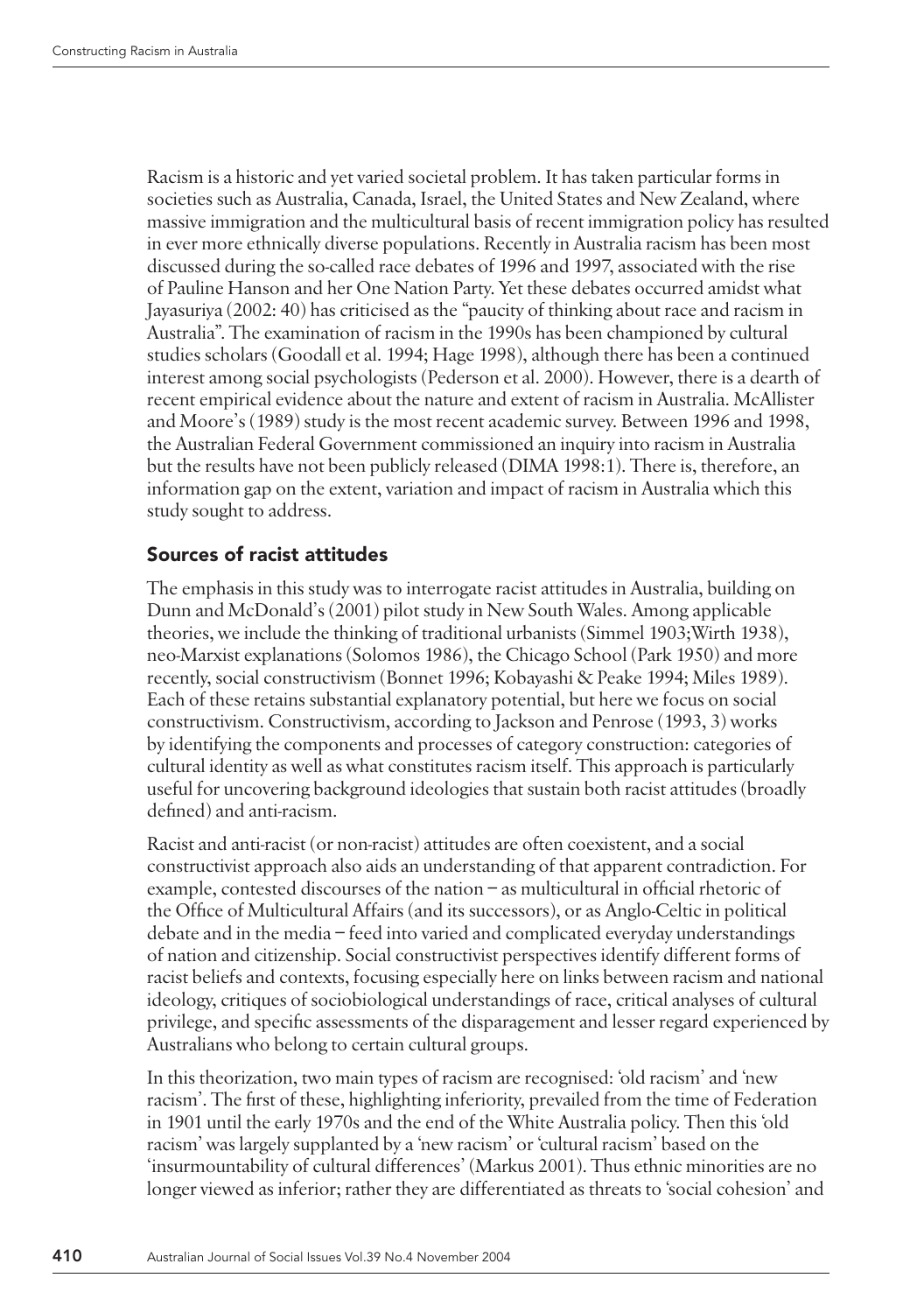'national unity', that is, to the cultural values and integrity of the dominant (Anglo-Celtic) 'host' society (Jayasuriya 2002, 41-42). The 'new racism' operates more through stereotypes of cultural traits of groups, or surrounding notions of 'self' and 'other' and the national space (Cole 1997; Gilroy 1987; Hall 1992: 256-8; Parekh 1987). The latter are reproduced in the media and in political debates (Barker, 1981; Goodall et al. 1994; van Dijk, 1991). Arguably, overt racism has been replaced by new constructions of covert racism, manifest as cultural intolerance (Sniderman et al. 1991; Sniderman and Tetlock 1986). Hall (2000, 222-224) has argued that these two logics of racism are nonetheless strongly inter-dependent, and that they combine in effective ways, citing examples of Rwanda, the Balkans and Islamaphobia.

The 'old racism' embodies a broadly sociobiological understanding of race. It includes arguments that 'racial groups' should be separated from one another, or that some 'racial groups' are naturally superior to others. These have also been referred to as 'blatant' or 'old fashioned' racisms (Pettigrew and Meertens 1995). These include belief in racial hierarchy and racial separatism (see Jayasuriya, 2002; Wieviorka 1995). The three old racism themes operationalised in our survey were belief in a racial hierarchy, in racial separation, and in 'race' itself.

The 'new racism' embraces three main and somewhat inter-related aspects:

- 1. Out-groups: Contemporary racism in Australia, and intolerance towards specific cultural groups, is seen by many researchers as linked to historic constructions of Australian national identity and who does and does not belong. Asian-Australians, Muslims, and Indigenous people have long been identified as key Others to the Australian national imaginary (Hamilton 1990; Rajkowski 1987; Rizvi 1996: 176-7). Intolerance of these groups, as stated in attitudinal surveys, had been detected in previous studies. Intolerance of Indigenous Australians, for example, has been a feature of attitude polling, with specific findings that such intolerance is sustained through core stereotypes. These stereotypes surround complaints about supposed welfare dependency, drunkenness, and failure to 'assimilate' (Brian Sweeney & Associates 1996a: 2-23; 1996b: 17-27; Dunn & McDonald 2001: 35; Larsen 1981: 115-7,121; Pedersen et al. 2000: 110-2). Anti-Asian sentiment, and anti-Muslim feeling, has also been strongly recorded in attitude polling in Australia (McAllister & Moore 1989: 7-11). The stereotypes that sustain such intolerances have been best outlined in qualitative work and media studies (Goodall et al. 1994: 61-5; Hage 1991; Lowe 1985; Shboul 1988).
- 2. Cultural diversity and nation: The ideology of nation is important to understanding racism (Hage 1998: 27-55; Goodall et al. 1994: 16,188): what is an Australian? (Rizvi 1996: 174). The findings of public opinion polling on Australian national identity and support for multiculturalism are varied and often quite contradictory. On the one hand respondents have tended to respond favourably to questions asking them about the desirability of cultural difference. Yet poll findings have also reported concerns regarding cultural maintenance amongst migrant groups. For example, surveys in the mid-1990s found that while 60 per cent of those polled agreed that migrants should not maintain their own cultural traditions, only 20 per cent thought that multicultural policy should be abolished (see Dunn & McDonald 2001: 35). Yet cultural maintenance is a core principal of official multiculturalism (Commonwealth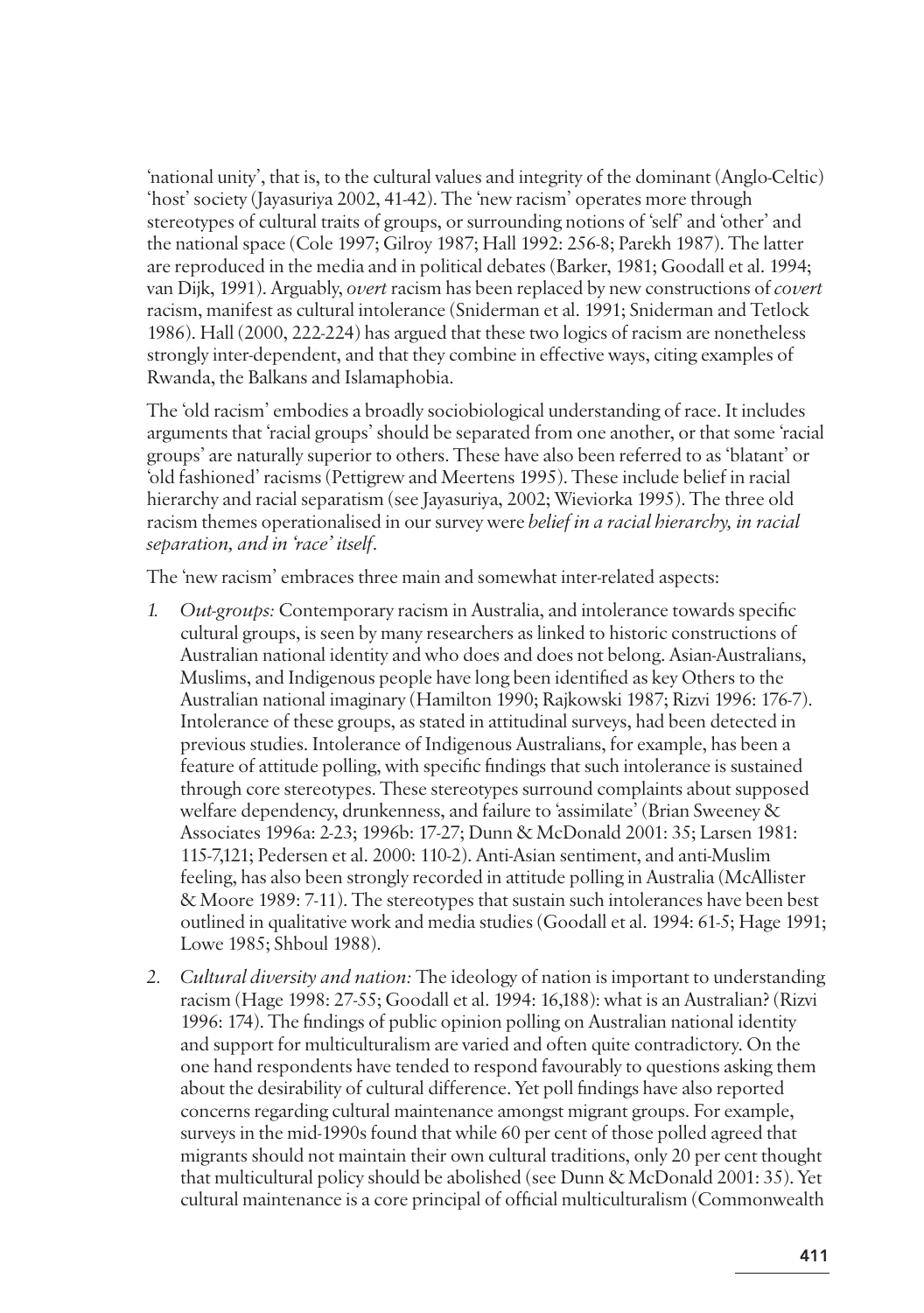of Australia 1999: 19; Office of Multicultural Affairs 1989: vii). Similarly, recent work by Ang et al. (2002: 17-20) found that 60 per cent of Australians are positive about cultural diversity, although support for the policy of multiculturalism was only about 50 per cent. Clearly, there is an unresolved, and widespread, tension in attitudes towards cultural diversity in Australia.

3. Issues of normalcy and privilege: Critical race theorists have commented on what they have called the 'normalcy' of racism (Kobayashi and Peake 2000: 394-6). Some argue that there is a privilege of Whiteness, which is associated with a way of life and perspective where racism is unseen or is considered an exceptional aberration (Bonnett 1997; Dyer 1988; Gabriel 1998; Kobayashi & Peake 2000: 393-7; McGuiness 2000). These twin themes of denial of racism, and denial of privilege, were examined in the survey. The survey questions tested the extent to which respondents recognised a problem of racism in Australia, and the extent to which they recognised that Australians of a British background enjoy a privileged position (as an indicator of Anglo-Celtic (or British) cultural privilege). Most respondents (83 per cent) recognised that there was a problem with racism in Australia, and about 8 per cent denied any problem. This accords with Brian Sweeney and Associates (1996a: 23; 1996b: 11-2) who found that 79 per cent of telephone survey respondents (sample of 1250) were concerned about the level of racism in Australia and felt that racism was "rife". This suggests that at the everyday level, a substantial majority of the population would appreciate a need to speak about racism and for anti-racism initiatives.

# Surveying racist attitudes

This study is based on a sample survey of persons aged 18 years and over in New South Wales and Queensland (about half of Australia's population) undertaken in October and December 2001 which generated 5056 valid responses. The sample was area-stratified, drawing randomly from within every second postcode, but in such a way as to include at least one postcode from every Statistical Local Area (Local Government Area) in both states. Sixty-four per cent of the sample was from NSW, and the remainder from Queensland, which is close to proportional to the relative population sizes of the two states. The questionnaire was available in six community languages, but despite this the sample is a little under-representative of those who speak a language other than English (LOTE); it tends to over-represent women and under-represent Indigenous Australians (Table 1). On the other hand, failure to respond to the questions varied very little across the sample; females for instance were only slightly more likely then males to provide a 'not stated' response to any of the questions.

In this research we refocus on intolerance of Indigenous people and on other groups of Australians including major 'out groups' who are subject to disparagement in media, political debates and everyday conversation. The selection of these groups was informed by earlier survey work by social scientists in the 1980s, and by the gamut of cultural and social research on tolerance, discrimination and culture in Australia, reviewed above. The survey questions were in part adapted from existing work in this field – especially aspects of the 'old racisms': belief in racial hierarchy, racial separatism, and belief in racial categories (racialism) (Jayasuriya 2002; Wieviorka 1995; Miles 1989). These included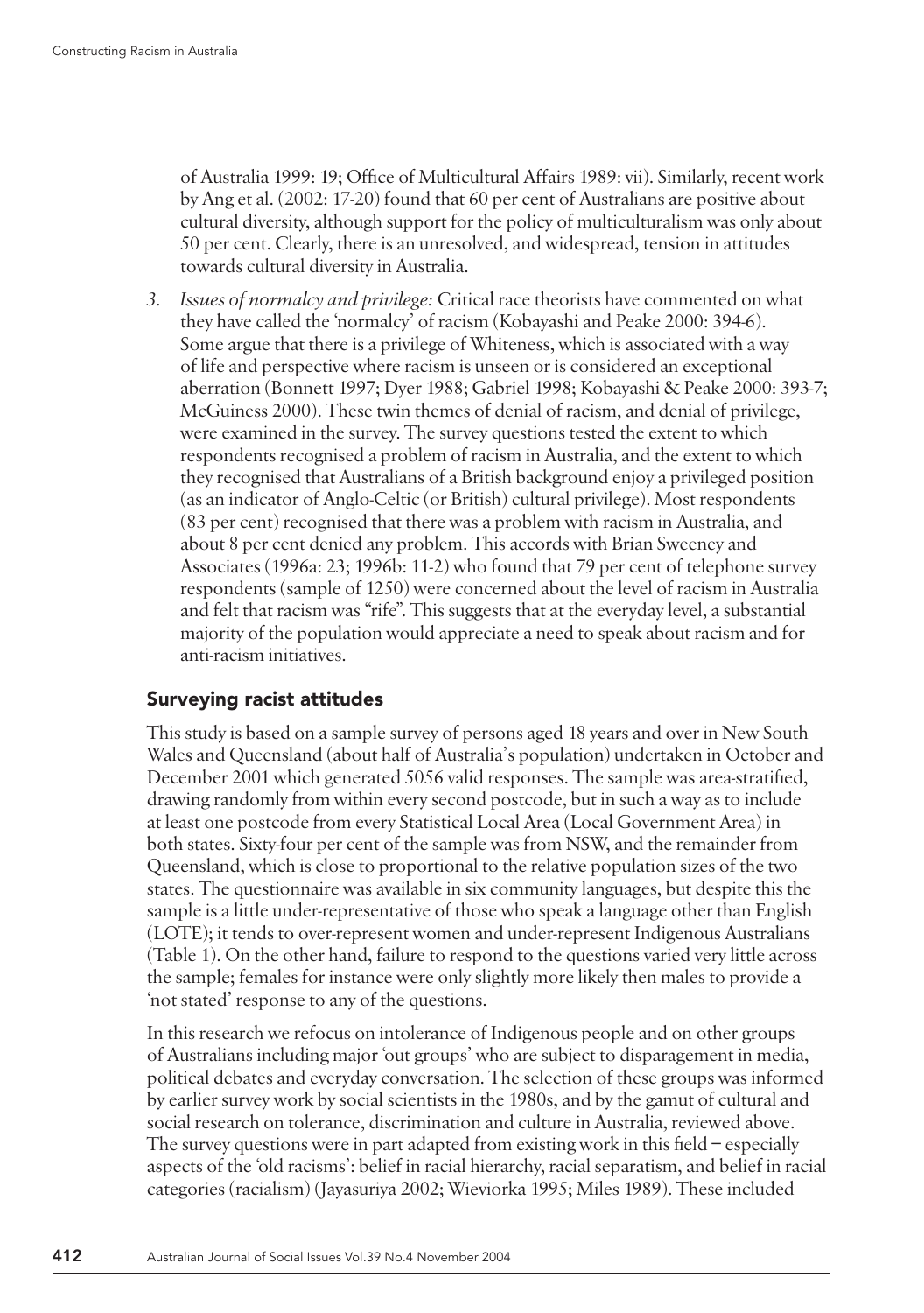attitudinal questions to gauge respondents' tolerance towards (or comfort with) specific ethnic groups, as well as their opinion of the desirability of cultural diversity. Respondents were also asked to self-diagnose themselves as prejudiced or not.

| Total persons |                      | Racist attitudes survey,<br>October-Dec 2001 | ABS Census, mid-June<br>2001 |
|---------------|----------------------|----------------------------------------------|------------------------------|
|               |                      | n: 5056                                      | n: 9,896,807                 |
| Gender*       | Male                 | 41.3%                                        | 49.4%                        |
|               | Female               | 58.7%                                        | 50.6%                        |
| Ethnicity     | Aboriginal or TSI    | 1.9%                                         | 2.4%                         |
| indicators*   | Australia-born       | 76.5%                                        | 73.1%                        |
|               | English only at home | 85.8%                                        | 80.3%                        |
| Age           | 18-34                | 25.6%                                        | 31.7%                        |
|               | $35-64$              | 54.8%                                        | 51.1%                        |
|               | $65+$                | 17.2%                                        | 19.6%                        |

Table 1: Characteristics of the telephone survey sample, compared to ABS Census 2001.

\*These ABS Census figures refer to all people enumerated, whereas the Survey excluded people aged under 18 years. Sources: The UNSW/MQU Racism Survey, telephone survey, Oct-Dec 2001; Australian Bureau of Statistics (ABS) Census, 2003.

New question formats were also developed in some areas, mainly to operationalise aspects of the 'new' racisms. These referred to hostility to the cultural traditions of disparaged groups, to constructions of national identity (or of a cultural norm), the protection of cultural privilege, and to the uneven citizenship and belonging that these act to facilitate. Questions on perceptions of Anglo-Celtic cultural privilege and ideologies of nation were also included. In summary, the telephone survey utilised seventeen separate indicators grouped around disposition towards cultural difference, perceptions about the extent of racism, tolerance of specific groups, the ideology of nation, perceptions of Anglo-Celtic cultural privilege, and belief in racialism, racial separatism and racial hierarchy, and four sociodemographic indicators relating to gender, age, education and birthplace. A total sample interview time averaging 6.5 minutes each, which was pre-tested to gauge acceptance and response, precluded a more extensive panel of questions.

# Results

Analysis of the survey results takes two forms:

- 1. A construction of each of the main areas bearing on racist attitudes discussed above, also using, where appropriate, chi-square analysis of relevant tables; and
- 2. A composite social construction embracing all the attitudinal and socio-economic responses generated by the survey, using principal components analysis.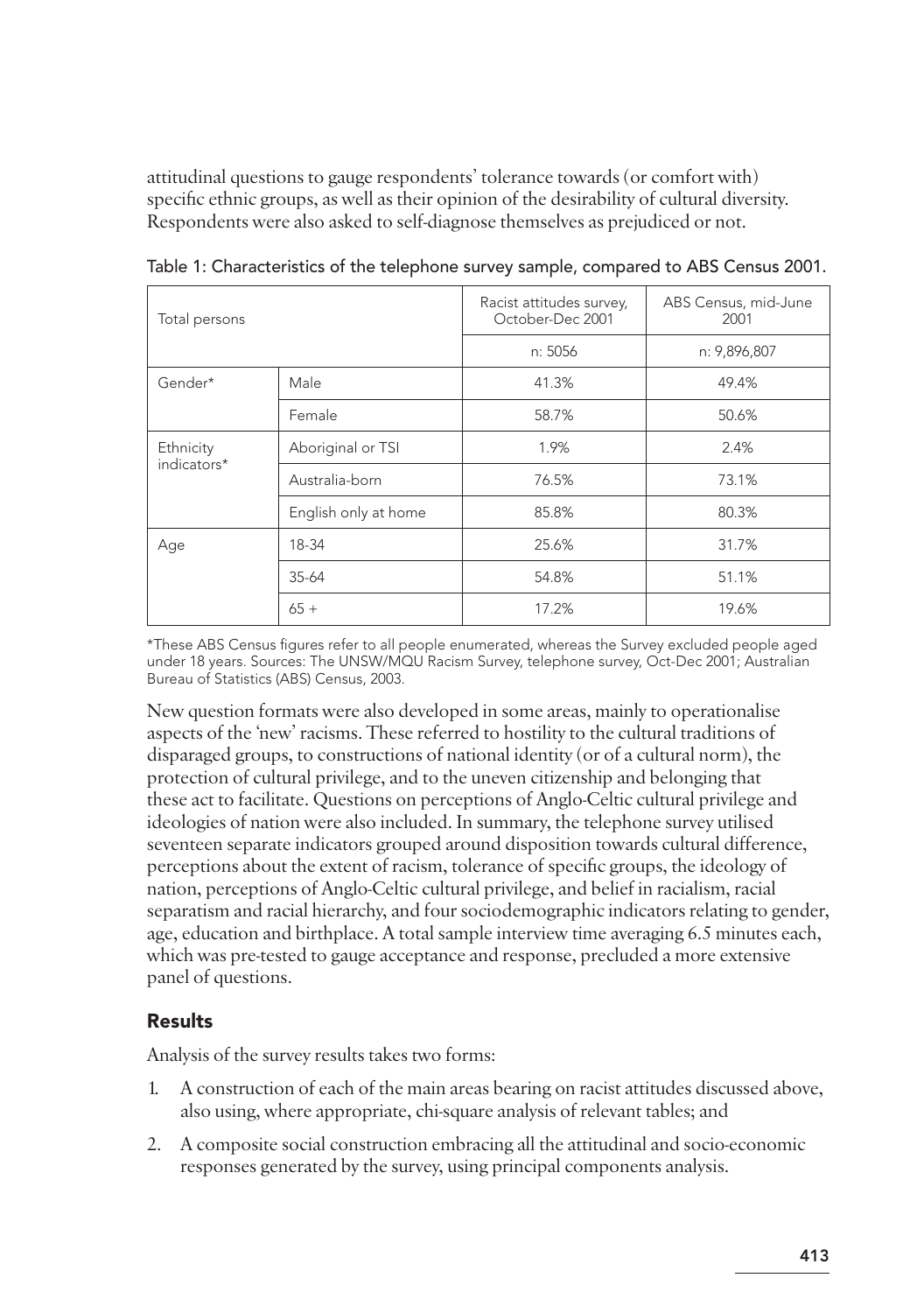#### Who are the out-groups?

Respondents were asked whether they believed there were any cultural or ethnic groups that did not fit into Australian society, and if so, to nominate up to three such groups. Forty-five per cent of respondents identified a cultural group or groups they felt did not belong in Australia. Commonly mentioned groups were Muslims (28 per cent of mentions) and people from the Middle East (28 per cent of mentions). Cultural groups from, and those born in, Asian countries were a further source of concern for many respondents (33 per cent of all mentions). Ten per cent were unable to name any groups they thought did not belong in Australia, referring broadly and vaguely to "Foreigners" or "Ethnics". Two-and-a-half per cent of the mentions were to Indigenous Australians – as a cultural group who do not fit into Australian society! The results overwhelmingly indicate the outsider status of Muslims, as well as Australians of Middle-Eastern and, less so, Asian origin.

The second indicator of the extent of 'out-groups' status, using Bogardus (1933) tolerance measures, has also been referred to as 'comfort' or social distance indicators in attitudinal survey work (see Berry & Kalin 1995: 306-7; Peach 1976). The construction of 'out-groups' and 'in-groups' is a core outcome of the so-called new racism discourses (Jayasuriya 2002: 42). Respondents were asked for the extent of their concern, if any, if a close relative were to marry a member of seven specific groups. Such data have traditionally been analysed as indicators of tolerance. We are, of course, mindful of the rhetorical (and political) repercussions of using 'tolerance' as a key concept. The discussion of tolerance can have the conservative effect of awarding power to the culturally powerful in society (by asking them to be tolerant), and constructs the disparaged as guests about whom the powerful must be charitable and tolerant. Hage (1998) discusses this critique of tolerance politics in Australia, drawing upon the philosophical work of King (1976; see also Galeotti 2002). These critiques should be borne in mind when using the data presented here on uneasiness regarding specific cultural groups.

| Level of<br>concern <sup>*</sup> | Muslim<br>%   | Aboriginal<br>% | Asian<br>%    | Jewish<br>%   | Italian<br>%  | Christian<br>% | <b>British</b><br>% |
|----------------------------------|---------------|-----------------|---------------|---------------|---------------|----------------|---------------------|
| Not at all                       | 46.0          | 70.5            | 71.8          | 74.9          | 87.3          | 90.7           | 91.8                |
| Slightly                         | 16.1          | 13.8            | 13.0          | 12.0          | 7.2           | 4.6            | 4.6                 |
| Somewhat                         | 12.3          | 7.7             | 7.9           | 6.5           | 3.3           | 2.3            | 1.9                 |
| Very                             | 9.7           | 3.5             | 3.3           | 3.0           | 0.9           | 0.8            | 0.7                 |
| Extremely                        | 14.7          | 3.9             | 3.2           | 2.5           | 0.8           | 1.2            | 0.7                 |
| Don't know                       | 1.2           | 0.7             | 0.8           | 1.0           | 0.5           | 0.4            | 0.4                 |
| Total<br>n:                      | 100.0<br>5056 | 100.0<br>5056   | 100.0<br>5056 | 100.0<br>5056 | 100.0<br>5056 | 100.0<br>5056  | 100.0<br>5056       |

Table 2: Levels of concern regarding out-marriage of a relative, to specific groups

\*Question wording: In your opinion how concerned would you feel if one of your close relatives were to marry a person of … background. Source: The UNSW/MQU Racism Survey, telephone survey, Oct-Dec 2001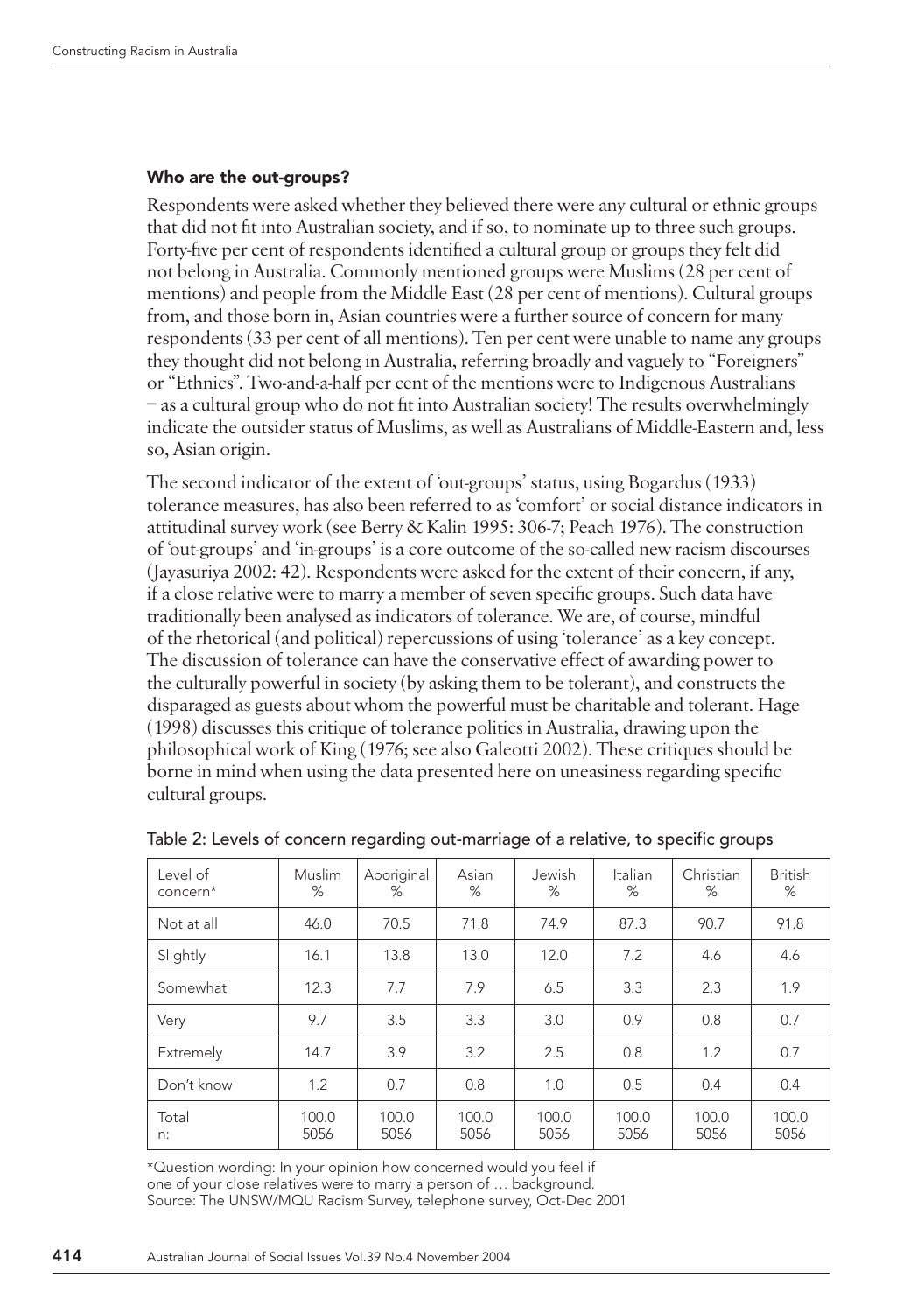The comfort or distance data reveal an unevenness of esteem. There was a substantial level of stated concern regarding Muslim Australians. Only 46 per cent replied they would not be concerned at all if a relative married a Muslim (Table 2); 24 per cent indicated they would be 'extremely or very concerned'. This was more than three times the rates of high concern expressed for any other groups. Aboriginal, Asian and Jewish Australians are clearly significant out-groups, but not to the extent of Muslims. Anti-Aboriginal and anti-Jewish sentiment was in evidence for only one-in-four respondents. These results indicate a very culturally uneven allocation of tolerance in Australia.

Cross-tabulations and Chi-square testing demonstrate a strong positive association between age groups and the level of intolerance of Muslim Australians, Aborigines, Asian- and Jewish Australians (Table 3). The age categories used here were chosen to reflect three main social stages affecting Australians: those aged 65+ were brought up in an era when Anglo-Celtic immigrants absolutely dominated immigrants to this country; those aged 35-64 were largely the product of the European immigrant dominant period of the 1950s to the mid-1970s; those aged under 35 were a product of the post-White Australia period from the mid-1970s. Older persons show greater intolerance, reflecting different official treatment of cultural diversity (in both schooling and public policy statements) during their lifetimes, and reinforcing the importance of progressive educational anti-racism initiatives and inclusive government rhetoric. Tolerance progressively increases (except with regard to people of Jewish background) into the two younger age categories. Among gender groups, concerns about inter-marriage are also strongest towards Muslims, though significantly more so among females, while about one quarter of respondents react against the other out-groups, more strongly so among males than females towards Aborigines, but otherwise equally between the two gender groups.

| Would be concerned if a<br>relative were to marry a<br>person of |          | Muslim faith<br>% | Aboriginal<br>background<br>% | Asian<br>background<br>% | Jewish<br>faith<br>% |
|------------------------------------------------------------------|----------|-------------------|-------------------------------|--------------------------|----------------------|
| Age                                                              | 18 to 34 | 44.9              | 20.3                          | 21.0                     | 22.3                 |
|                                                                  | 35 to 64 | 52.7              | 28.7                          | 27.2                     | 24.0                 |
|                                                                  | $65+$    | 63.7              | 40.6                          | 36.7                     | 26.7                 |
| Gender                                                           | Male     | 48.9              | 30.7                          | 28.5                     | 24.1                 |
|                                                                  | Female   | 55.6              | 27.6                          | 26.8                     | 24.1                 |
| All<br>n:                                                        |          | 52.8<br>5056      | 28.9<br>5056                  | 27.5<br>5056             | 24.1<br>5056         |

Table 3: Any stated concern regarding inter-marriage, to selected 'out-groups', by gender and age

\*Question wording: In your opinion how concerned would you feel if one of your close relatives were to marry a person of … background.

Chi Square tests of the significance of associations for Age were Muslim (p=<.000), Aboriginal (p=<.000), Asian (p=<.000) & Jewish (p=<.026); and for Gender were Muslim (p=<.000), Aboriginal (p=<.021), Asian (p=<.218), and Jewish (p=<.935).

Source: The UNSW/MQU Racism Survey, telephone survey, Oct-Dec 2001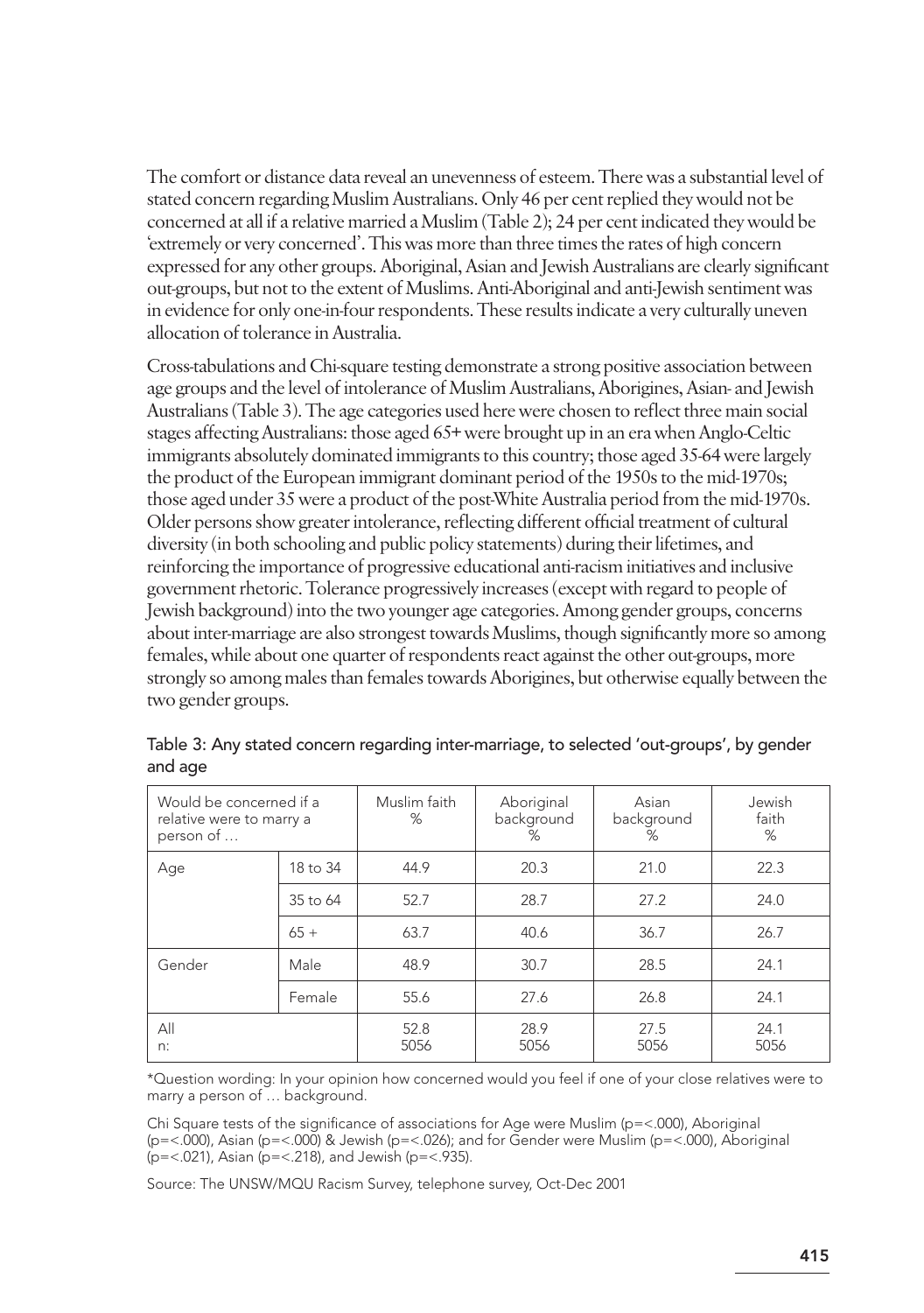These findings support other evidence that Muslims suffer quite dramatically from the stereotypes of Islamic misogyny or sexism (Chafic 1985: 52; Dwyer 1993: 156). Older people showed greater intolerance on this measure, especially regarding Muslims and Aborigines. McAllister and Moore's (1989) social distance surveys had indicated that Muslim and Arab Australians were key 'out groups', just ahead of Asian and Aboriginal Australians. Generally the 2001 results indicate an expanding Islamaphobia, probably linked to recent geopolitical events, media representations of Muslims, and an accumulating heritage of antipathy towards Islam in Australia (Dunn 2001; Human Rights and Equal Opportunity Commission, 2004, 3-4,43-52; Islamic Council of NSW 1989; Said 1981). The social distance of other 'out-groups' also appears to have an enduring longevity in Australia, with Indigenous, Asian and Jewish Australians encountering a similar social distance to that which had been found in earlier survey work.

#### Views on cultural diversity and nation

Questions tested support for cultural diversity or multiculturalism, respondents' own comfort with cultural difference, and with the impacts of diversity on the nation. Almost 85 per cent of respondents were of the view that it is a good thing for a society to be culturally diverse (Table 4,  $1<sup>st</sup>$  column), and very few people are opposed to it (only about seven per cent). Just over one-in-ten feel insecure when in the company of people of a different ethnicity from their own (Table 4,  $2<sup>nd</sup>$  column). Some forty-five per cent of respondents gave quite strong support for the proposition that cultural diversity was a threat to nationhood in Australia. This contradicts the pro-diversity view of the 85 per cent reported in the 1st column. Interpretation of this contradiction can be related to competing discourses of the nation and nationalism. A belief that strong societies and communities can only be constructed in circumstances of cultural homogeneity is widespread.

|                        | Cultural diversity is<br>good*<br>% | Feel secure with<br>ethnic difference**<br>% | Ethnic diversity<br>weakens nation***<br>℅ |
|------------------------|-------------------------------------|----------------------------------------------|--------------------------------------------|
| <b>Disagree</b>        | 7.3                                 | 10.7                                         | 37.8                                       |
| Neither disagree/agree | 7.7                                 | 13.6                                         | 16.4                                       |
| Agree                  | 84.6                                | 74.5                                         | 44.8                                       |
| Don't know / Not sure  | 0.4                                 | 1.2                                          | 1.0                                        |
| Total<br>n:            | 100.0<br>5056                       | 100.0<br>5056                                | 100.0<br>5056                              |

Table 4: Support for diversity, and concern with difference

\*Question wording: It is a good thing for a society to be made up of people from different cultures? \*\*Question wording: You feel secure when you are with people of different ethnic backgrounds? \*\*\*Question wording: Australia is weakened by different ethnicities sticking to their old ways? Source: The UNSW/MQU Racism Survey, telephone survey, Oct-Dec 2001

The contradictory views on multiculturalism among respondents are likely to be outcomes of two powerful but different discourses that continue to have everyday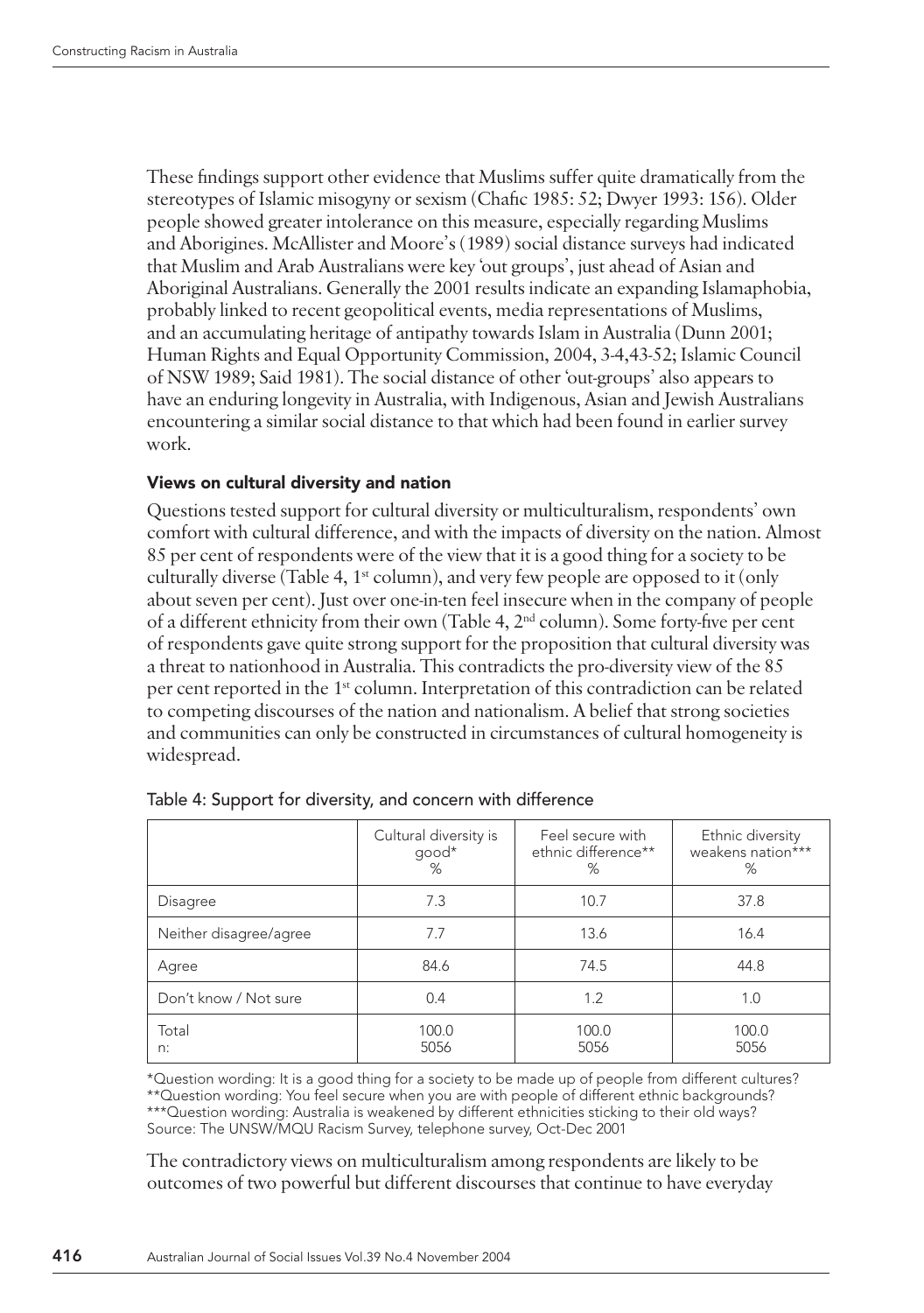currency in countries that proclaim their diversity, such as Australia and the United States (Jayasuriya 2002; Stratton & Ang 1994). The first is a pro-cultural diversity discourse based on liberal values of cultural equality, reproduced in the official rhetoric about multiculturalism that has been generated by government and non-government agencies over the last twenty years or so. The second is a much older, more pessimistic and conservative ideology that borrows from sociobiological understandings of identity and community. This posits that community, even nations, can only be wrought in circumstances of cultural sameness (Ardrey 1967: 253). Since the evolution of modern nation-states, a central problem has been the promotion of a single identity; composed of a culturally uniform or homogeneous people, bounded within a definitive territory (Renan 1882). A similar argument was advanced by Thomas (1999, 56) to explain intolerance of Vietnamese-Australians. Her view was that Vietnamese-Australians' cultural expression was valued only insofar as it did not challenge everyday White (Anglo) hegemony, such that it remains confined within White control (ie. as an exotic artifact to be consumed).

The cultural homogeneity ideology clearly undermines a multicultural society and represents a conceptual tension that lies unresolved within official multiculturalism in Australia. The potential threats from sociobiological views in fact go beyond the generating of community opposition to multiculturalism to provide an ideological base for racist politics, and to undermine the citizenship of those considered to be different from an Anglo-Celtic, 'host' society 'norm'.

A recent survey of 3501 Australians (of whom more than half were Australians of a non-English speaking background) found that 74 per cent of long-present Australians (principally Anglo and Indigenous Australians) identified themselves as "Australian" (Ang, et al. 2002: 40). However, only ten per cent of those of a non-English speaking background were prepared to identify as "Australian". Of the 400 Vietnamese-Australians surveyed only three per cent were prepared to identify as Australian (Ang, et al. 2002: 40). The authors concluded that "mainstream definitions of Australian cultural identity still tend to ignore or overlook the social diversity of the overall population", and the national imaginary remains 'white'. Results of the 2003 Australian Survey of Social Attitudes indicate some evidence for exclusionary understandings on belonging. Over a third of respondents thought that Christianity and Australian ancestry were important to being 'truly Australian', over half thought being born in Australia was important, and two-thirds thought it required a person having lived in Australia most of their life (Australian Survey of Social Attitudes, 2004).

Hage (1998) has persuasively suggested the utility of the binary concepts of 'spatial managers' and the 'spatially managed' to better understand belonging and nationalism. The spatial managers are those who feel empowered to express an opinion about the nation, and about who belongs, and who should be allowed into the national space. The spatially managed are those who have opinions expressed about them, where they should be put, what they are doing, or where they should be sent back to. As mentioned earlier, forty-five per cent of survey respondents felt able to say that some cultural groups did not belong in Australia. Almost half of the sample acted as spatial managers. Such management – and strength of belonging – was slightly lower among indigenous respondents (49 per cent), those born overseas (39 per cent), and those who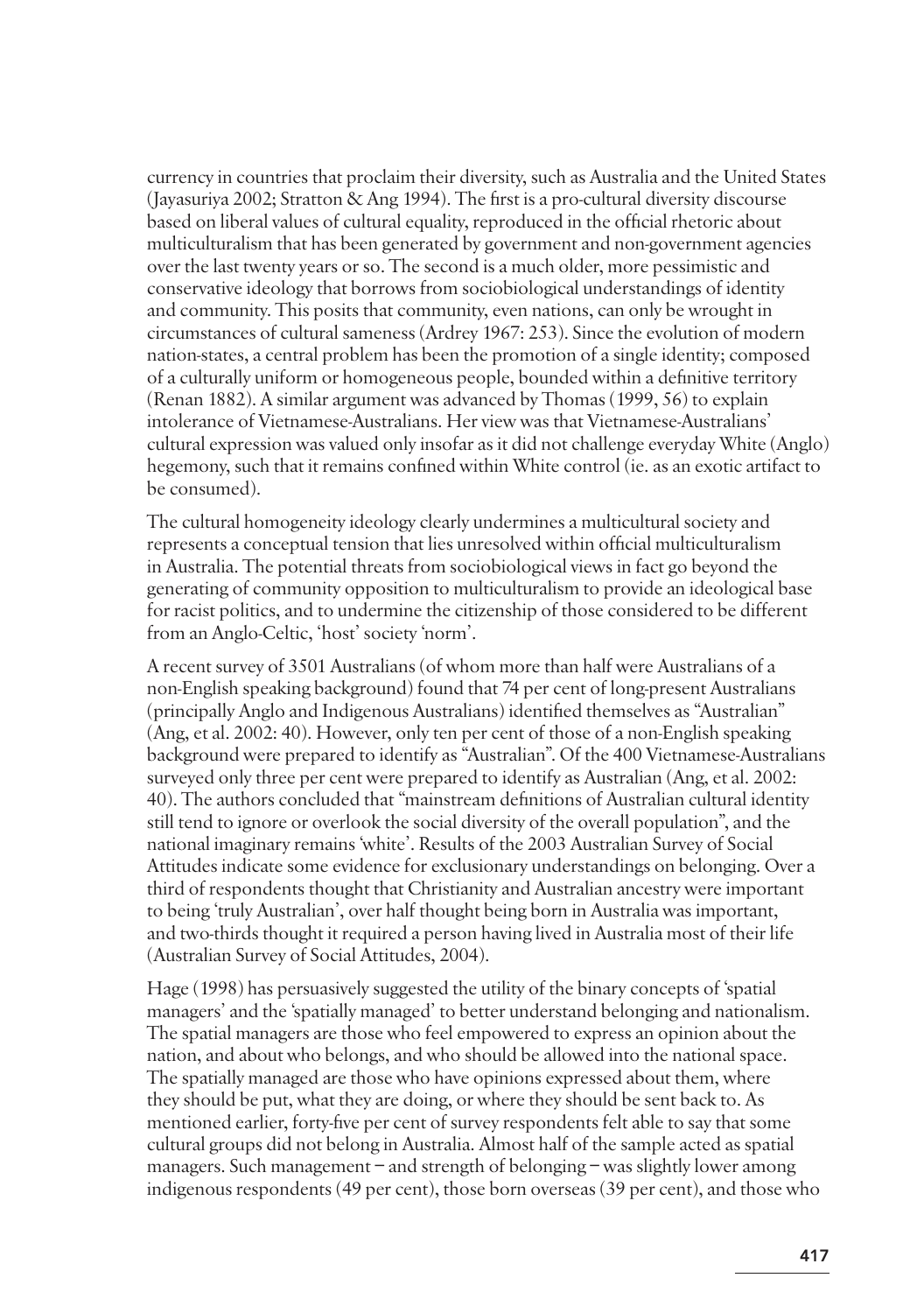spoke a language other than English at home (37 per cent) (Table 5). In other words, almost half of the respondents, and Anglo-Celtic-Australians more so than others, felt able to make judgments about who does fit, and who does not, in Australia. The data lend some support to the argument of theorists like Hage (1998), and the research mentioned above, that there is a cultural uneveness to belonging (see also Butcher and Thomas 2001). Representations of the nation, of Australia and Australian-ness, remain too narrow to allow for a wide enough sense of belonging. The link between cultural background and the confidence to judge who is an outsider is through the everyday repetitions of what constitutes national identity. The Human Rights and Equal Opportunity Commission's (HREOC) 'Consultations with Civil Society' (2001: 10,19-20) found consensus that:

"The White Australia Policy has had a lasting impact on the national social development of Australia. It allowed the construction of a populist national identity which excludes and marginalizes groups … . This has led to popular ideas of the need for people to conform to a set of perceived cultural and social norms if they are to be truly 'Australian'" (HREOC 2001: 19).

Exclusionary articulations of national identity, of Australian-ness, are repeated daily in the media, by politicians, community leaders and in everyday interactions of everyday spaces.

Age was significantly associated with the ability to make a judgment about who does not belong in Australia, most especially among the 65+ age group who were brought up under the White Australia policy and a dominantly Anglo-Celtic immigration program. Those with a non-tertiary education were similarly significantly less tolerant than those with tertiary training (Table 5). Not unexpectedly, respondents with a language other than English (LOTE), and of course those born overseas with non-English speaking backgrounds, were much less inclined to identify out-groups than were the Australian born or immigrants with English speaking backgrounds. There was no significant difference between males and females on this issue. These findings indicate the importance of educative anti-racism programs to engage this high level of exclusionist sentiment. They also confirm arguments that the nation's media and cultural industries should offer much more inclusive articulations of nation-ness (Goodall et al. 1994).

#### Normalcy and privilege

Only 8.5 per cent of respondents disagreed that there was racial prejudice in Australia, with 83 per cent agreeing that there was (Table 6). This is suggestive of a substantial level of recognition of this societal problem. Recognition of cultural 'winners' from racism was less apparent. Denial of Anglo-Celtic privilege ('People from a British background are privileged?') was reported by 43 per cent of respondents. Pedersen and Walker (1997: 565) observed that in the contemporary era, alongside an "apparent egalitarianism" there was a strong strain of new racism that operated to "defend the privileges of the dominant culture". This is a portent of the strategic sensitivities that the politics of anti-racism must negotiate (Johnson 2002).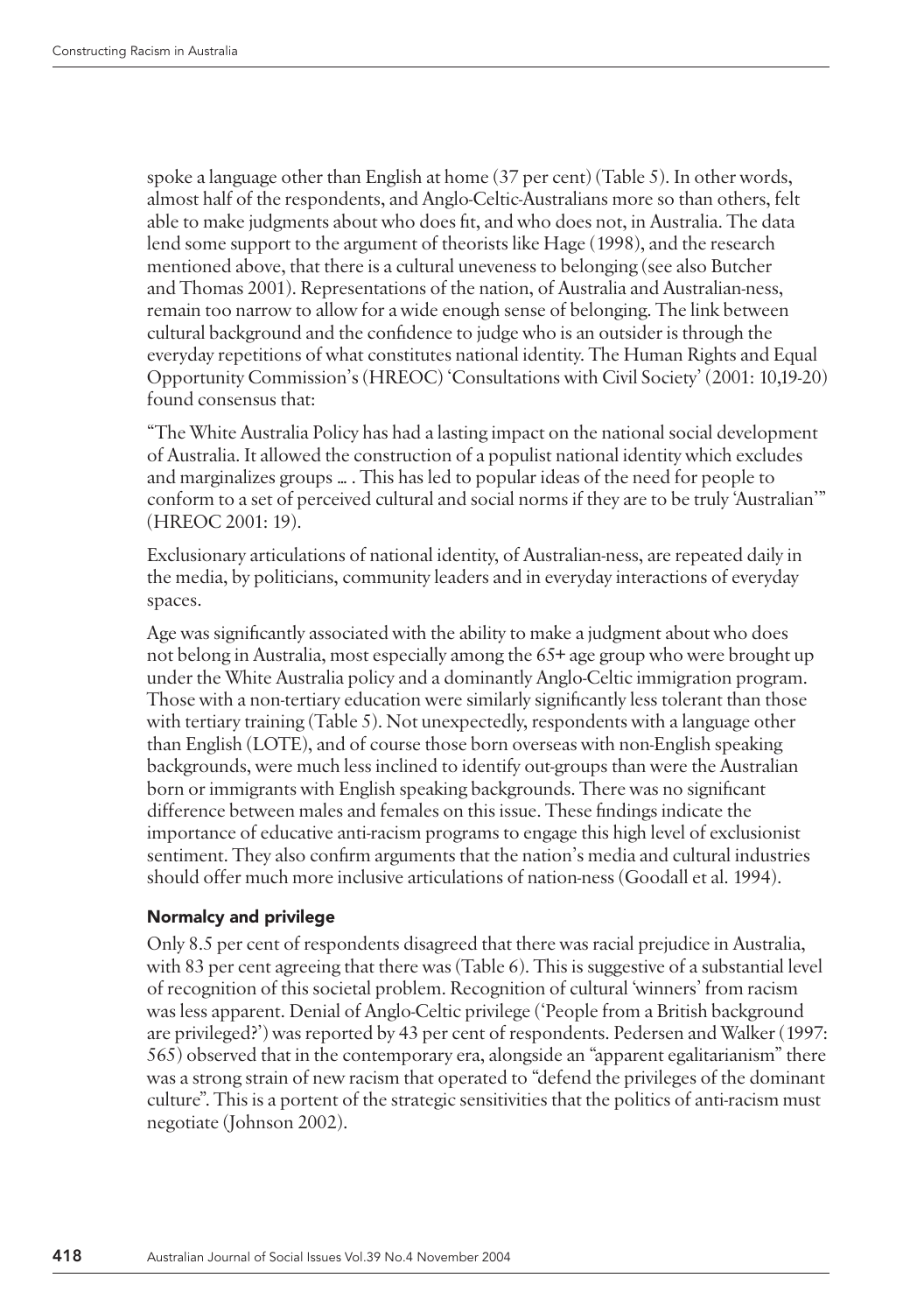| Demographic characteristics & Chi Square test |              | Are there groups that do not belong in<br>Australian society?*<br>% Yes |
|-----------------------------------------------|--------------|-------------------------------------------------------------------------|
| <b>LOTE</b>                                   | Yes          | 37.2                                                                    |
| $(p = < .000)$                                | No           | 46.2                                                                    |
| Birthplace (p=<.003)                          | Overseas     | 39.2                                                                    |
|                                               | UK/NZ        | 45.1                                                                    |
|                                               | Australia    | 46.0                                                                    |
| <b>ATSI</b>                                   | Yes          | 40.4                                                                    |
| $(p = < .404)$ **                             | <b>No</b>    | 45.0                                                                    |
| Gender                                        | Female       | 43.4                                                                    |
| $(p = < .129)$                                | Male         | 47.1                                                                    |
| Age                                           | 18 to 34     | 30.6                                                                    |
| $(p = < .000)$                                | $35$ to $64$ | 44.4                                                                    |
|                                               | $65+$        | 65.4                                                                    |
| Education                                     | Tertiary     | 34.1                                                                    |
| $(p = < .000)$                                | Non-tertiary | 49.3                                                                    |
| ALL Yes (n: 2272)                             |              | 44.9                                                                    |

## Table 5: Preparedness to identify groups that do not belong in Australian society, by ethnicity, gender, age and education.

\*Question wording: Do you believe that there are any cultural or ethnic groups that do NOT fit into Australian society? \*\* Data set for ATSI (n: 94) was too small for meaningful Chi Square testing. Source: The UNSW/MQU Racism Survey, telephone survey, Oct-Dec 2001

#### Table 6: Recognition of racial prejudice and Anglo-Celtic privilege in Australia

|                           | There is racial prejudice in<br>Australia?* % | British Australians enjoy a<br>privileged position?** % |
|---------------------------|-----------------------------------------------|---------------------------------------------------------|
| <b>Disagree</b>           | 8.5                                           | 42.6                                                    |
| Neither disagree or agree | 7.7                                           | 16.0                                                    |
| Agree                     | 83.2                                          | 38.9                                                    |
| Don't know / Not sure     | 0.6                                           | 2.5                                                     |
| Total                     | 100.0                                         | 100.0                                                   |
| n:                        | 5056                                          | 5056                                                    |

\*Question wording: There is racial prejudice in Australia? \*\*Question wording: Australians from a British background enjoy a privileged position in our society? Source: The UNSW/MQU Racism Survey, telephone survey, Oct-Dec 2001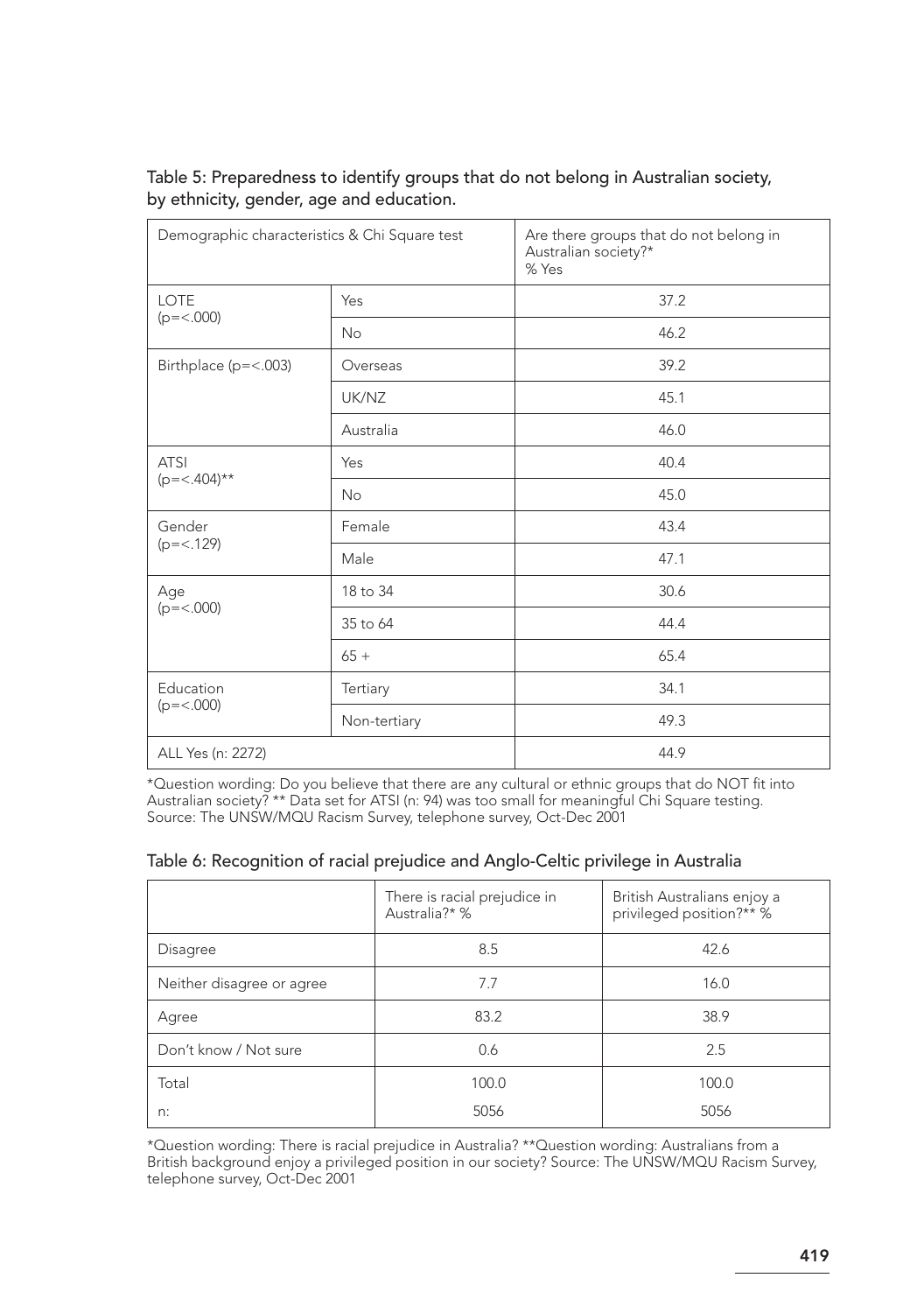Older people, males and Anglo-Celts were more likely than younger respondents, females and non-Anglo-Celts, to deny racism and cultural privilege. Fewer than five per cent of Indigenous respondents denied there was racism, and only a third denied there was Anglo-Celtic privilege. Of those born overseas (excluding UK and NZ) only 15 per cent did not see racism as a contemporary problem in Australia and one-third denied that British-Australians enjoyed a cultural privilege. Similarly, only 36 per cent of respondents who spoke a language other than English (LOTE) denied there was a cultural privilege for Anglo-Celtic Australians. For those respondents who only spoke English, the denial of Anglo-Celtic privilege was higher at forty-four per cent. The recognition of a problem, and of cultural privilege, were both significantly associated with those possessing a LOTE background and with the overseas born: recognition of racism and privilege was stronger among those of a non-Anglo-Celtic background.

#### Belief in racial hierarchy, racial separatism and 'race'

Questions were also developed to test for 'old racist' sentiment. Respondents were asked whether they agreed that all 'races' of people are equal. Disagreement with that proposition was operationalised as an indicator of support for racial hierarchy. Almost 12 per cent of respondents believed there was a natural racial hierarchy of some form, indicating that more than one-in-eight Australians hold beliefs akin to racial supremacy (Table 7). Stated belief in the need to keep 'races' sexually separate was a little stronger. Just over 13 per cent are racial separatists, as indicated by the stated undesirability of inter-marriage between 'racial groups' (Table 7). Stated belief in the old racisms is clearly confined to a minority of Australians, as anticipated by Jayasuriya (2002: 41-2).

|                       | Do not believe in<br>racial equality*<br>% | Belief in sexual<br>separation**<br>% | Belief in 'races'***<br>% |
|-----------------------|--------------------------------------------|---------------------------------------|---------------------------|
| <b>Disagree</b>       | 11.7                                       | 75.5                                  | 15.1                      |
| Neither disagree /    | 4.8                                        | 10.6                                  | 6.2                       |
| Agree                 | 83.1                                       | 13.2                                  | 77.6                      |
| Don't know / Not sure | 0.4                                        | 0.7                                   | 1.1                       |
| Total                 | 100.0                                      | 100.0                                 | 100.0                     |
| n:                    | 5056                                       | 5056                                  | 5056                      |

Table 7: Belief in racial hierarchy, racial separatism, and racialism.

\* Question wording: All races of people are equal? \*\* Question wording: It is not a good idea for people of different races to marry one another? \*\*\* Question wording: Humankind is made up of separate races? Source: The UNSW/MQU Racism Survey, telephone survey, Oct-Dec 2001

Older people and those without tertiary qualifications were much more likely to agree that 'races' are unequal. By these measures, belief in racial hierarchy is positively associated with age and negatively associated with education. The associations with age and education were even stronger for the proposition regarding racial inter-marriage. For example, 24 per cent of those aged 65 and over think it a bad idea for people of different 'races' to marry one another, while only seven per cent of those aged 18 to 34 have the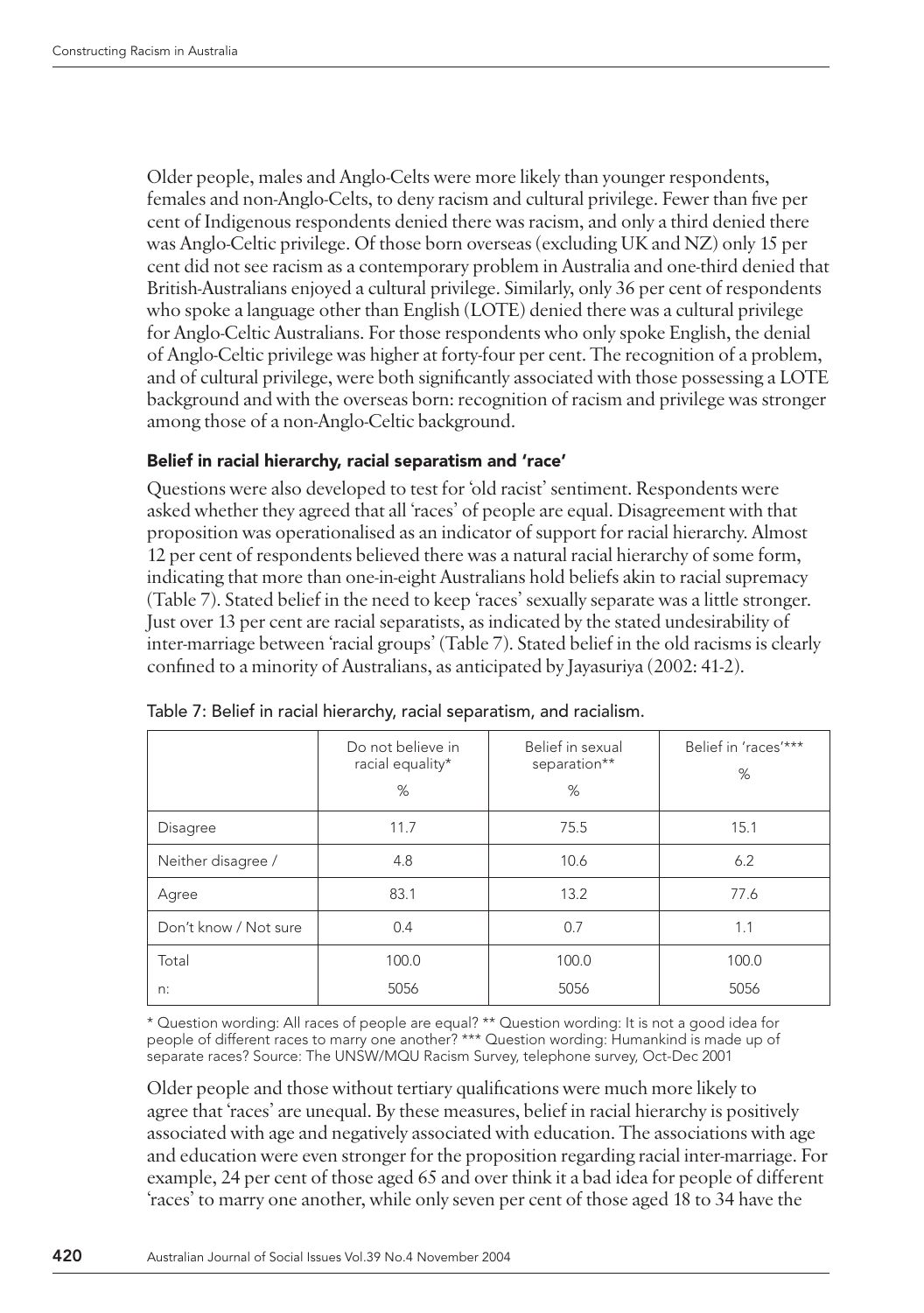same view (Table 8). Males are slightly more likely to oppose racial inter-marriage than females. Statistical associations between old racisms, socio-demographic characterisitics, birthplace and language confirm the abovementioned positional differences in terms of tolerance/intolerance (Table 8). The statistical associations with support for sexual separation (opposition to 'racial' inter-marriage), show that those respondents with a language other than English and the overseas born, were significantly more accepting of sexual separation than all others. Males were also more supportive of this form of racial separatism. Older respondents were especially more separatist, as compared with those in the 18-34 age group for whom the issue was of much lesser concern. As was the case for most attitudes, the non-tertiary educated were statistically more separatist and supremacist. These data again point to the conservative legacy of sociobiology, as found in White Australia ideology, but also to the progressive role of anti-racist initiatives within the education system.

| Demographic characteristics |              | Do not believe in<br>racial equality*<br>% |              | Belief in sexual<br>separation**<br>% |             | Belief in 'races'***<br>% |              |
|-----------------------------|--------------|--------------------------------------------|--------------|---------------------------------------|-------------|---------------------------|--------------|
|                             |              |                                            |              |                                       |             |                           |              |
| <b>LOTE</b>                 | Yes          | 13.4                                       |              | 15.6                                  |             | 70.2                      |              |
|                             | No           | 11.4                                       | $p = < .179$ | 12.8                                  | $p = 0.004$ | 78.9                      | $p = 0.000$  |
| Birthplace                  | Overseas     | 12.7                                       |              | 15.3                                  |             | 68.5                      |              |
|                             | UK/NZ        | 13.9                                       | $p = < .365$ | 12.2                                  | $p = 5.040$ | 78.1                      | $p = 0.000$  |
|                             | Australia    | 11.2                                       |              | 12.9                                  |             | 79.2                      |              |
| <b>ATSI</b>                 | Yes          | 9.6                                        |              | 12.8                                  |             | 71.3                      |              |
|                             | No           | 11.7                                       | nb           | 13.2                                  | nb          | 77.7                      | nb           |
| Gender                      | Female       | 10.9                                       |              | 12.1                                  |             | 76.3                      |              |
|                             | Male         | 12.8                                       | $p = 5.062$  | 14.9                                  | $p = 5.004$ | 79.6                      | $p = < .034$ |
| Age                         | 18 to 34     | 8.7                                        |              | 6.9                                   |             | 72.7                      |              |
|                             | 35 to 64     | 11.3                                       | $p = 0.000$  | 12.6                                  | $p = 0.000$ | 77.6                      | $p = 0.000$  |
|                             | $65 +$       | 16.6                                       |              | 23.5                                  |             | 84.2                      |              |
| Education                   | Tertiary     | 9.8                                        |              | 10.2                                  |             | 75.6                      |              |
|                             | Non-tertiary | 12.5                                       | $p = 0.001$  | 14.4                                  | $p = 0.000$ | 78.4                      | $p = < .042$ |
| <b>ALL</b>                  |              |                                            | 11.7         |                                       | 13.2        |                           | 77.6         |
| n:                          |              |                                            | 5056         |                                       | 5056        |                           | 5056         |

Table 8: Belief in racial hierarchy, racial separatism, and racialism, by ethnicity, gender, age and education.

\* Question wording: All races of people are equal? \*\*Question wording: It is not a good idea for people of different races to marry one another? \*\*\* Question wording: Humankind is made up of separate races? Nb: Data set for ATSI (n: 94) was too small for meaningful Chi Square testing. Source: The UNSW/ MQU Racism Survey, telephone survey, Oct-Dec 2001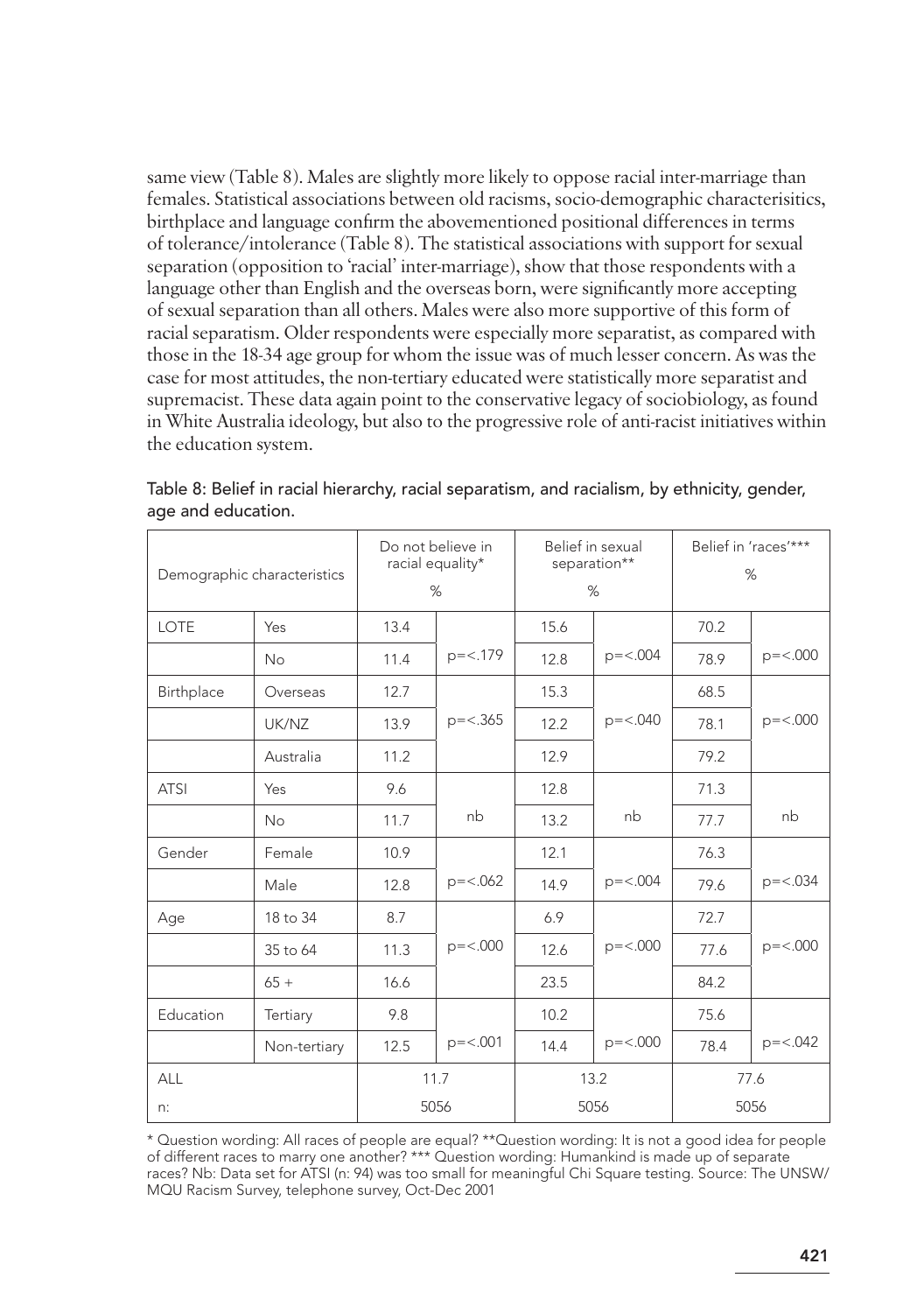The belief that there are natural 'racial' categories of humankind has been defined as racialism, and is thought to be linked to discourses of nature, such as taxonomic division and natural orders (Hannaford 1997; Miles 1989). UNESCO (1983) in the 1950s and 1960s condemned the sociobiological premise that humankind can be sorted by a biological category called 'race', and recent work within genetics refutes any substantive or meaningful biological category called 'race' (Human Genome Diversity Committee 1993). Yet racialism emerged as a widespread belief in the 2001 attitudes survey. About 78 per cent of respondents believed that human kind could be sorted by natural categories called 'races'. The belief was prevalent. The demographic variables most strongly associated with this belief were older age, followed by birthplace (Australian or UK/NZ born rather than elsewhere overseas), those without a language other than English, and the less well educated (Table 8).

It has been argued that racialism is a core ideology on which racism draws (Anderson 1998: 125-7; Bonnett 1996; Kobayashi & Peake 2000: 393; Miles 1989). Without the notion of separate and distinct 'races', racial discrimination would lack an ideological basis. Our findings could suggest that the prevalence of racialism provides a fecund circumstance for old racisms. Most of those respondents who believed in racial separation and hierarchy also accepted the notion of racial categories. Indeed, associations among these three variables generated significant results. Clearly, belief in the category 'race' may be a foundation of the old racisms, including belief in racial hierarchy and the need for racial separatism. However, the statistical associations between racialism and the attitudes outlined in earlier sections – on out groups, diversity and nation, and privilege – were all weak. Our findings indicate that belief in 'race' in Australia has a very limited link with the new racisms. Indeed, the influence upon the new racisms, the supposed role of racialism as a core ideology for all racisms, is not supported in these findings. The new racisms are more likely sustained by social constructions of nation, and to media stereotypes and other portrayals of specific cultural groups (most dramatically in regards to Muslim Australians at the turn of the Millennium). However, as we show later, there is evidence of strong links between the old racisms (of supremacism and separatism) and the new racisms.

#### Symbolic racism

Respondents were asked if they were prejudiced against other cultures, in other words to self-identify as racist or not. This has been characterized as symbolic racism, where respondents' name their own dissatisfaction or unease with cultural difference. They perceive out-groups as having 'violated cherished values' of one sort or another (cf. Sniderman et al., 1991, 424). About 12 per cent self-diagnosed their own racism (Table 9). This compares with one third of respondents to a European Union survey of racism and xenophobia (Eurobarometer Opinion Poll 1997). In common with most of the racism indicators discussed above, older people, males and those without tertiary education were significantly more likely to indicate prejudice against other cultures, especially as between males (more racist) and females. However, there was no significant difference between the overseas and Australia born, nor between those respondents with a language other than English, and those with only English. Nonetheless, the 12 per cent of respondents reflect a 'hard-core' body of racists who more often than not also stated this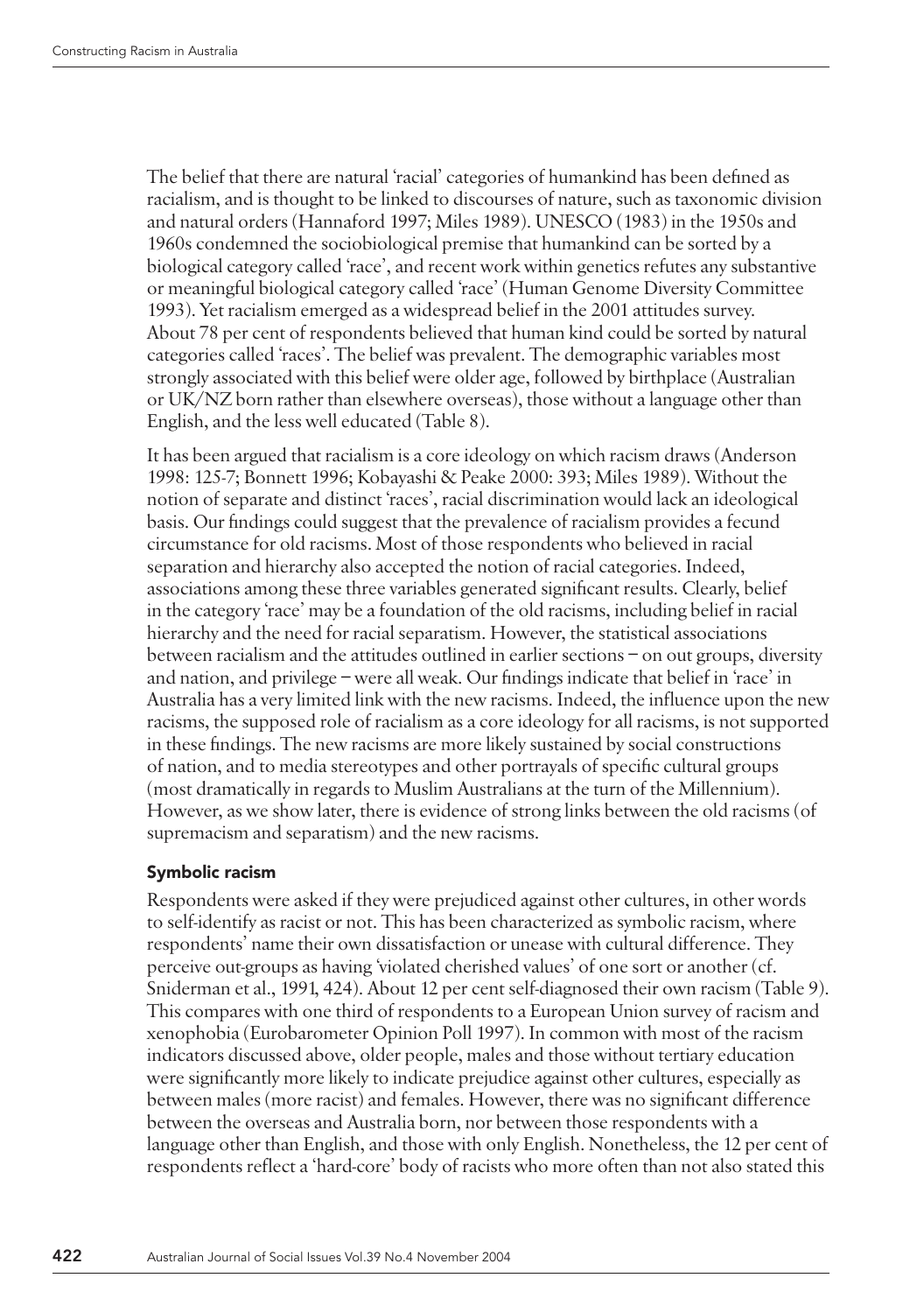way of thinking to the interviewers with pride. These respondents were also those most likely to believe in the 'old racisms'.

| Demographic characteristics & Chi Square test | I am prejudiced*<br>% Yes |      |
|-----------------------------------------------|---------------------------|------|
| <b>LOTE</b>                                   | Yes                       | 12.0 |
| $(p = < .858)$                                | <b>No</b>                 | 12.0 |
| Birthplace                                    | Overseas                  | 12.1 |
| $(p = < .201)$                                | UK/NZ                     | 10.8 |
|                                               | Australia                 | 12.0 |
| <b>ATSI</b>                                   | Yes                       | 9.6  |
| $(p = < .731)$ **                             | No                        | 12.0 |
| Gender                                        | Female                    | 9.6  |
| $(p = < .000)$                                | Male                      | 15.2 |
| Age                                           | 18 to 34                  | 9.1  |
| $(p = < .006)$                                | 35 to 64                  | 12.8 |
|                                               | $65 +$                    | 13.2 |
| Education                                     | Tertiary                  | 9.5  |
| $(p = < .003)$                                | Non-tertiary              | 12.9 |
| ALL Yes (n: 605)                              |                           | 12.0 |

Table 9: Self-identification as a racist, by ethnicity, gender, age and education.

\*Question wording: You are prejudiced against other cultures? \*\* Data set for ATSI (n 94) was too small for meaningful Chi Square testing. Source: The UNSW/MQU Racism Survey, telephone survey, Oct-Dec 2001

On the other hand, eighty per cent of respondents disagreed (disagree or strongly disagree) with the proposition that they are prejudiced against other cultures. This may seem to contradict the finding that 83 per cent of respondents recognise that there is a problem with racism in Australia generally in another question (see Table 6). Clearly, while the problem of racism was well recognised by respondents, it was seen as a problem that afflicted other people at the personal level. This tends to support an everyday assumption that racism is a spatial and temporal aberration, expressed infrequently by a deviant minority (Kobayashi & Peake 2000: 393-7).

# A construction of racisms (old and new) in Australia

Previous discussion identified two main forms of racial logic, an old racism based on inferiorisation, and a new racism, based on cultural differentiation. The latter, in turn, were seen to comprise several different though potentially related aspects of the culture of difference. To test for the validity of this form of social construction, we used a factor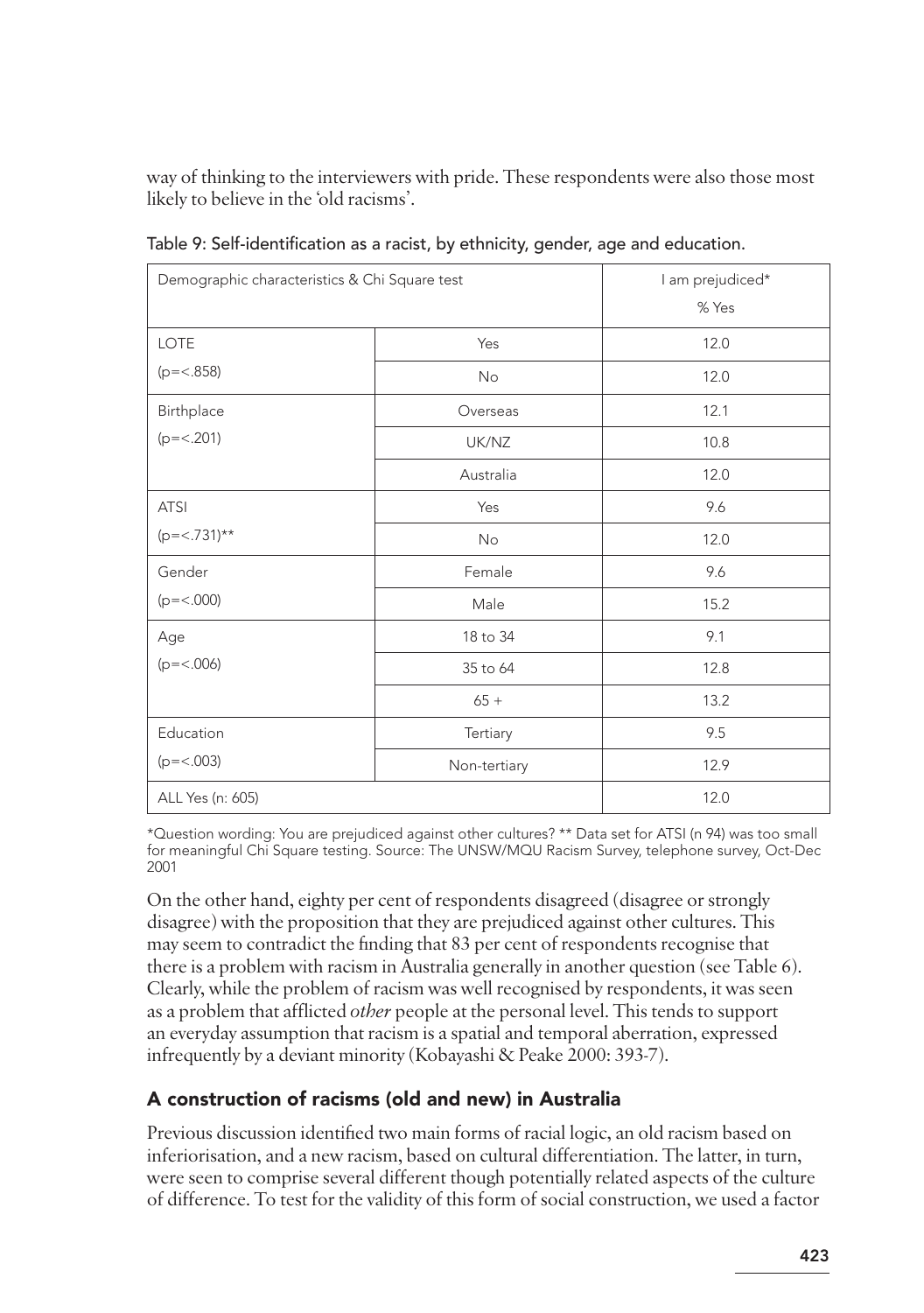analytic approach to data reduction of variation among the 5056 individual respondents, using the principal components model.

Principal components analysis of questions 1-10 (the questions on specific group inter-marriage were not relevant to this analysis), and socio-demographic variables on individual age (using the full age range), gender and education (tertiary level or not) produced four components with values near 1 (unity) and accounting for 43 per cent of variation among respondents. Varimax rotation was used to reduce the components towards a simpler structure (Table 10); oblimin and promax solutions produced very low correlations among the components and were discarded. The relatively low level of variation accounted suggests a fair degree of independence among the variables. Nevertheless, the four components emerging from the analysis indicate the nature of generality, the structuring of people's thinking about racism. Importantly, however, the results do not differentiate at all cleanly between the old and new racisms.

|                                       | Components |               |                |         |
|---------------------------------------|------------|---------------|----------------|---------|
|                                       |            | $\mathbf{  }$ | $\mathbf{III}$ | IV      |
| Different cultures a good thing       | $-0.29$    | 0.57          | 0.18           | 0.02    |
| Secure with different cultures        | 0.04       | 0.64          | $-0.47$        | 0.08    |
| Racial prejudice exists in Australia  | $-0.06$    | $-0.02$       | 0.74           | 0.11    |
| Self-identification as a racist       | 0.20       | $-0.60$       | 0.10           | 0.18    |
| Keep races separate re inter-marriage | 0.57       | $-0.21$       | 0.07           | $-0.03$ |
| There is Anglo privilege              | 0.02       | 0.01          | 0.70           | $-0.13$ |
| Groups sticking to old ways is bad    | 0.51       | $-0.25$       | 0.02           | 0.01    |
| All races are equal                   | $-0.18$    | 0.57          | 0.02           | 0.03    |
| There are separate races              | 0.34       | 0.25          | 0.14           | 0.61    |
| There are out-groups $(Y=1; N=0)$     | 0.52       | $-0.30$       | $-0.06$        | 0.16    |
| Gender ( $M=1$ ; $F=0$ )              | $-0.18$    | $-0.24$       | $-0.16$        | 0.71    |
| Age (continuous)                      | 0.71       | 0.10          | $-0.06$        | 0.20    |
| Tertiary education (Y=1; N=0)         | $-0.40$    | 0.12          | 0.10           | 0.31    |
| Per cent variance accounted for       | 13.98      | 13.51         | 8.84           | 8.15    |
|                                       |            |               |                |         |

Table 10: Varimax rotated component matrix

The first component brings out an assimilationist, anti-multicultural perspective among mainly older respondents and those with non-tertiary qualifications. Antagonism to inter-marriage among different 'races' is the one aspect of the old racism brought out in this first component of our statistical construction of racist attitudes in Australia (Table 10). The socio-demographic associations are consistent with results presented in Tables 5 and 8. That is, separatism is positively associated with age, and negatively with tertiary education. A link between the old racism of separatism and some of the new racisms is apparent among component I. Pro-separatism is also linked to a concern that cultural diversity weakens nationhood, and also with the preparedness to identify cultural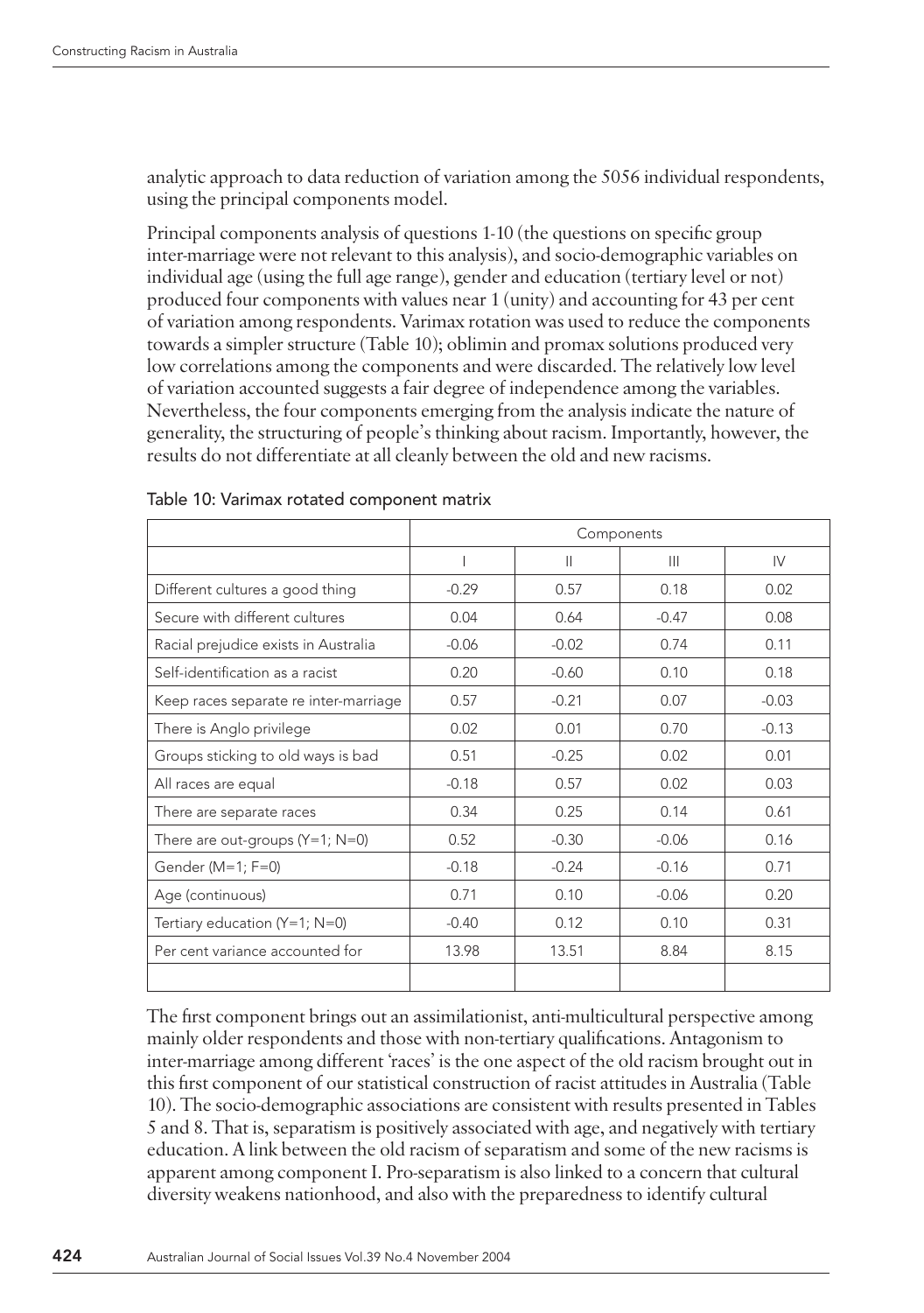groups that do not belong in Australia. Here we see the old racisms, with the narrow sociobiological understanding of the cultural bases upon which communities (or nations) can be built, linked strongly with the new racism of cultural intolerance. Component II in Table 10 demonstrates some of the inverse relationships to those just reviewed. Disagreement with the racial supremacist position (agreeing that 'races' are equal) is linked with a pro-diversity stance (different cultures are good), a sense of security regarding different cultures, and a self-identification as not racist. These associations confirm Hall's (2000) suggestions on the strong link between old and new racisms. The third component demonstrates an expected link between recognition of racism in Australia and recognition of Anglo privilege. So that while the latter (recognition of privilege) had a lesser hold among the respondents (Table 6), the two forms of denial / recognition are nonetheless statistically associated. Finally, component IV highlights how the belief that there are natural racial groupings (separate races) is linked quite strongly with males generally rather than females. This is the only component where an old racism stands out on its own, unattached to any of the other two aspects of the old racism or to any aspects of the new.

The old racisms, based in socio-biological forms of racial logic, have not disappeared, although it is clear that the new racisms are most pervasive in contemporary Australian society (perceptions that there are groups that don't fit, intolerance of specific groups, and of cultural difference and diversity more generally). In Sniderman et al's (1991, 424) terms: 'racism is now regarded as socially undesirable, so people favour disguised, indirect ways to express it'. It may well be that the higher levels of agreement to new racism propositions relative to old racisms is a reflection of a strategic move in the way that common or everyday racism is expressed in Australian society. Racism in modern Australia may also be seen as a conjunction of the logics of both the old and the new racisms. For example, the pessimistic sociobiological preference for racial separatism (implying homogeneity) may be the ideological basis of the concern that cultural diversity weakens nationhood. Similarly, rejection of the core precepts of old racism is strongly linked to a supportive disposition toward cultural diversity.

# Conclusions

Despite official reticence about acknowledging racism in Australia, the majority of people seem prepared to recognize that there is a problem. This is a strong popular basis upon which to justify the further development of anti-racism public policies. There is nonetheless a substantial minority who deny that there is a problem (about 8 per cent). About twelve per cent of respondents self-identify themselves as prejudiced and hold beliefs that are racially separatist and supremacist. But old racism has an ideological hold on only a minority of Australians. Even so, this minority (about one-in-eight, compared with one in five in European Union countries (Eurobarometer Opinion Poll 1997), has the potential to generate substantial inter-communal tensions in the workplaces and other public realms of Australian society.

As with the findings of earlier research, most of our respondents (85 per cent) demonstrate a contradictory set of attitudes regarding cultural diversity. Liberal attitudes to equality of opportunity mixed with official celebratory rhetoric and education about multiculturalism are likely to have facilitated the generally positive disposition towards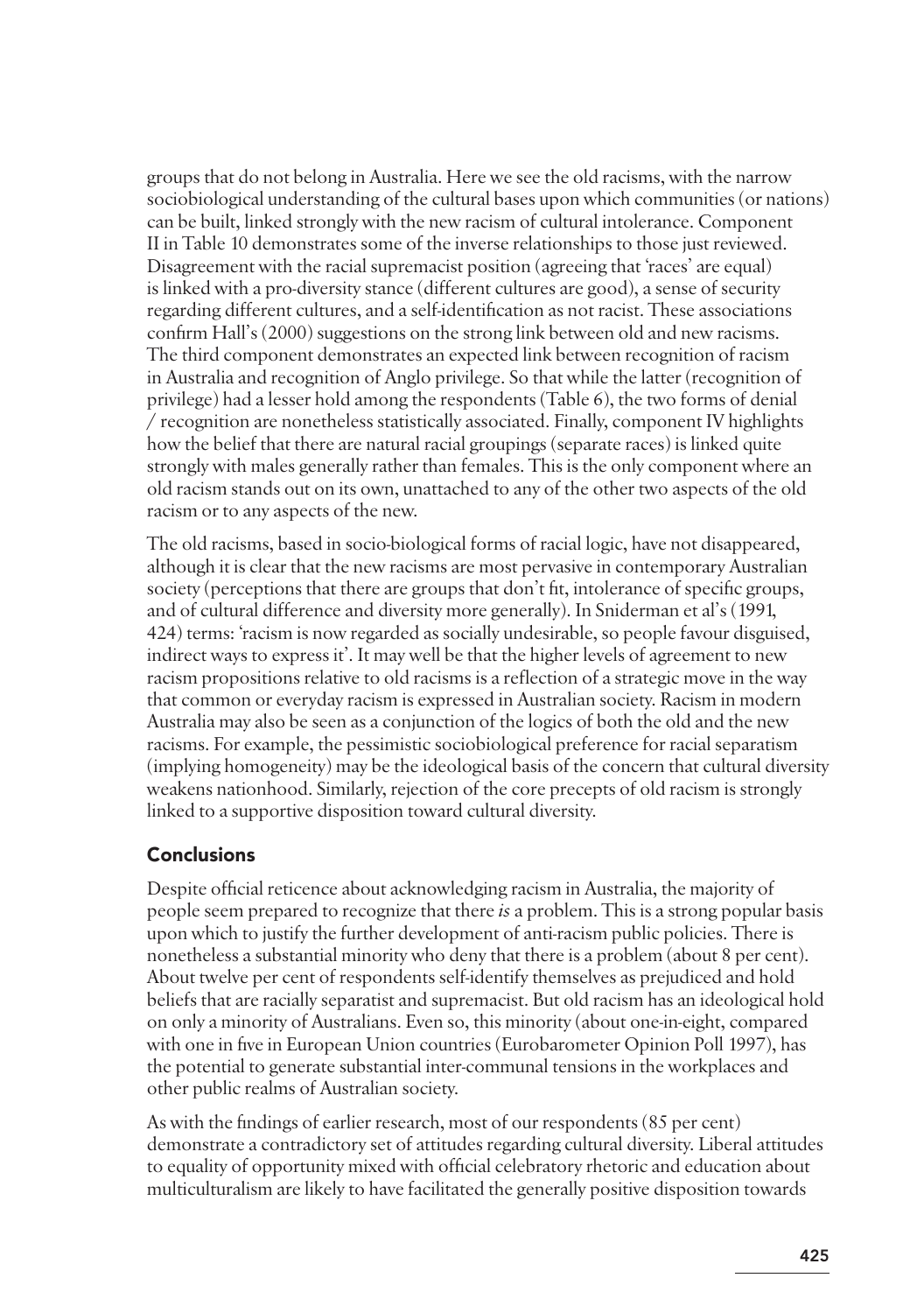cultural diversity. Another important factor may be the respondents' own positive experiences of diversity, although the role of that variable remains to be tested. In stark contrast, however, a substantial proportion of respondents (almost half) perceived cultural diversity to be deleterious to a strong and harmonious society. This contradiction suggests a widely held, and largely unchallenged, assumption that successful societies can only be wrought in circumstances of cultural uniformity. In concurring with Jayasuriya's (2002: 43) analyses of racism, we suggest that the confrontation of this sociobiological and pessimistic understanding of nation remains an unfinished public policy imperative of Australian multicultural policy.

Age and education are important attributes to the possession of racist attitudes: older people, and those without tertiary education, were much more likely to express attitudes that we have defined as old racism, and also more likely to make an assessment that a particular cultural group, or groups, do not belong in Australia. Older respondents also express much stronger levels of antipathy towards Muslims and Aboriginal Australians. Both the age and education associations suggest the effectiveness of anti-racism initiatives and messages within the education sector. The age element also reminds us of the legacy of the White Australia policy, of white national identity and white (and Anglo) constructions of nationhood. These periods were times when peopled were socialized into a very narrow and hierarchical understanding of nation and community. More positively it also indicates that the shift to a multicultural definition of national identity is having a structural impact upon understandings of nation – although that message may be unevenly received. One public policy implication is that education initiatives and public pronouncements (even celebratory cosmo-multicultural rhetoric) have important roles to play.

The survey findings have revealed a substantial degree of intolerance of Muslim and Arab-Australians. Most likely, geopolitical events, international media and local moral panics have generated these heightened levels of Islamaphobia. This confirms the dynamic and socially constructed nature of intolerance. There is considerable scope for successfully engaging such intolerance, as present within all age groups, in the here and now, which runs counter to the generally pessimistic findings of previous attitudinal work where it was felt that societies will inevitably have an out-group, or groups, who are the focus of contemporary disparagement (McAllister and Moore, 1989: 37-8). Such pessimism is supported by a long history of commentary and academic analyses that associate poor ethnic relations with diversity. The scholarship on positive aspects of diversity, and more radical forms of multiculturalism, is by comparison more recent and still poorly developed. A social construction take on inter-communal relations can imagine a culturally inclusive, diverse and dynamic articulation of nation, which could theoretically challenge the apparent inevitability of out-groups.

The social construction of cultural groups as problematic, by dint of supposed and generalised cultural practices, is a key aspect of the new racism. Another is the culturally exclusive construction of what constitutes the mainstream, the normal, or indeed the nation. There were more respondents who denied there was Anglo cultural privilege in Australia than there were those who recognised it. Recognition of privilege was especially associated with those born overseas, and with those who used a language other than English. Preparedness to make judgments on whether some groups do not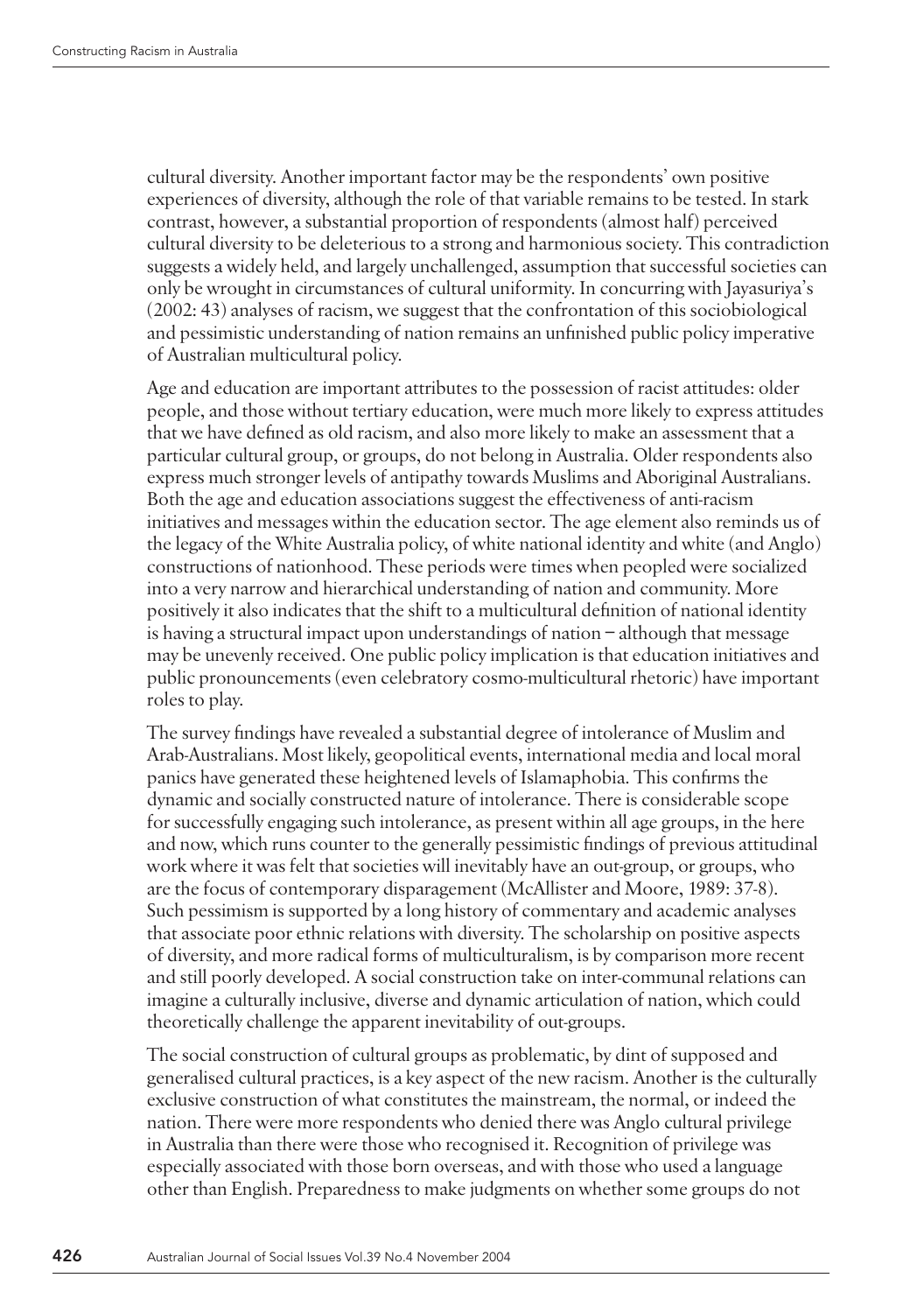belong in Australian society was itself culturally uneven. This culturally varied recognition suggests that privilege itself is culturally uneven. Given the findings on out groups and privilege, the degree of fit of cultural groups was most likely judged along an Anglo (or Anglo-Celtic) yardstick. This provides yet another indicator of the unevenness of national belonging. The survey findings reported here generally suggest that the Australian national imaginary still remains very Anglo-Celtic.

#### Acknowledgements

We would like to express our gratitude for the excellent and professional work of the telephone interviewers from the Hunter Valley Research Foundation's call centre, and thank Evan Stevenson for his project organisation, and we also note the contributions from the Foundation's other research staff. The Racism project has been funded from two Australian Research Council Discovery Grants (A10007234 and DP0345263).

#### References

- Anderson, K. (1998) "Science and the savage: the Linnean Society of New South Wales, 1874-1900", Ecumene, 5 (2), 125-143.
- Ang, I., Brand, J.E., Noble, G., & Wilding, D. (2002) Living Diversity: Australia's Multicultural Future, Special Broadcasting Services Corporation, Artarmon.
- Ardrey, R. (1967) The Territorial Imperative: A Personal Inquiry into the Animal Origins of Property and Nations, Collins, London.
- Australian Bureau of Statistics (2003) Census of Population and Housing, CDATA2001, Australian Bureau of Statistics CD Package, Canberra.
- Australian Survey of Social Attitudes (2004) Australian Survey of Social Attitudes, Research School of Social Sciences, Australian National University, http:// assda224-100.anu.edu.au
- Barker, M. (1981) The New Racism: Conservatives and the Ideology of the Tribe, Junction Books, London.
- Berry, J.W. & Kalin, R. (1995) "Multicultural and ethnic attitudes in Canada: an overview of the 1991 national survey", Canadian Journal of Behavioural Science, 27 (3), 301-20.
- Bogardus, E.S. (1933) "A social distance scale", Sociology and Social Research, 17, 265-71.
- Bonnett, A. (1996) "Constructions of 'race', place and discipline: geographies of 'racial' identity and racism", Ethnic and Racial Studies, 19 (4), 864-883.
- Brian Sweeney and Associates (1996a) A Report on a National Quantitative Survey of Community Attitudes Towards Aboriginal Reconciliation, Brian Sweeney and Associates Pty Ltd, South Melbourne.
- Brian Sweeney and Associates (1996b) Report on Supplementary Qualitative Research on Community Attitudes to Indigenous Citizenship and a Document of Reconciliation, Brian Sweeney and Associates Pty Ltd, South Melbourne.
- Chafic, W. (1985) "Muslim women in Australia", in New South Wales Anti-Discrimination Board (ed.) Islam in Australia, New South Wales Anti-Discrimination Board, Sydney, 48-54.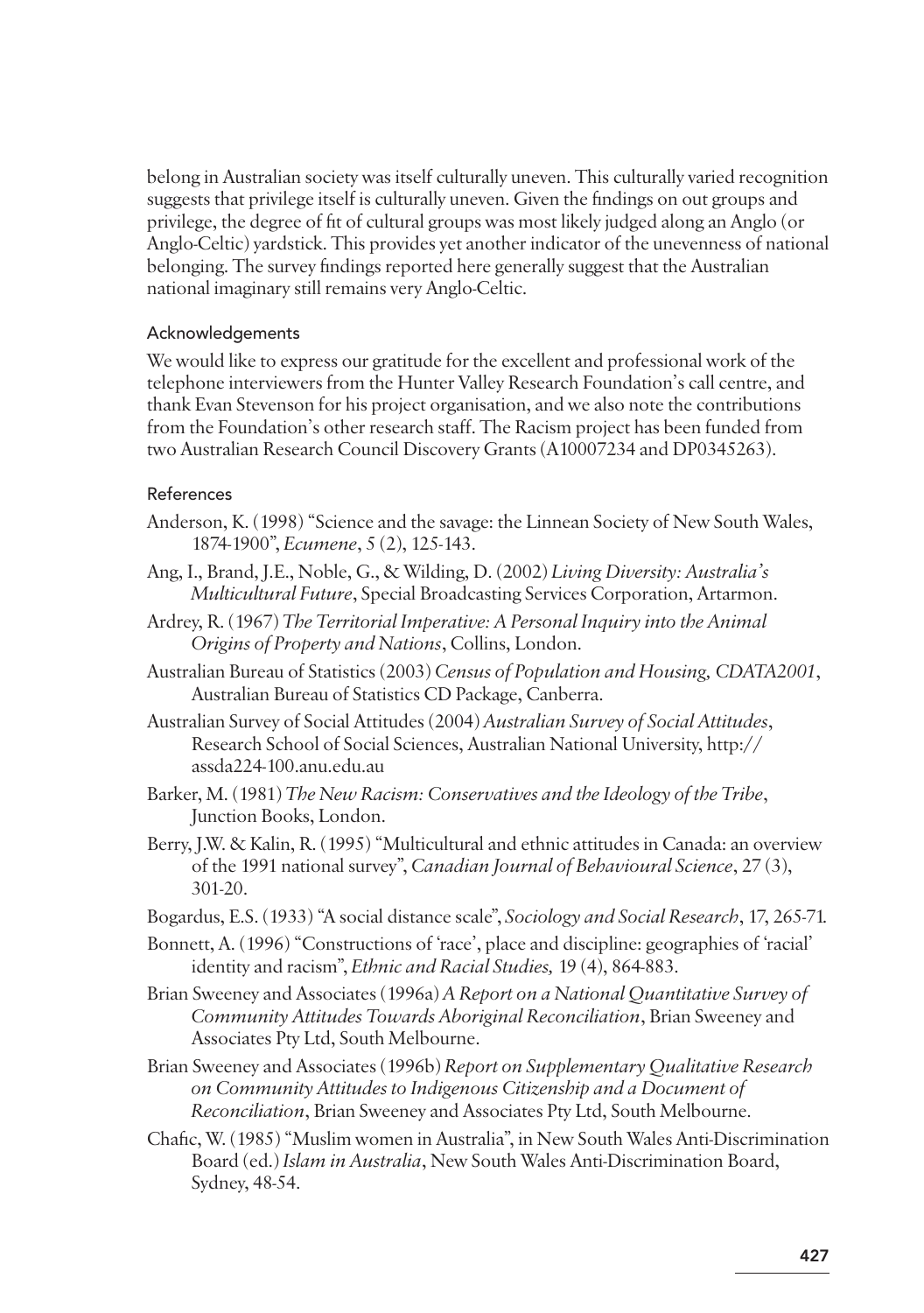- Cole, J. (1997) The New Racism in Europe, Cambridge University Press, Cambridge.
- Commonwealth of Australia (1999) A New Agenda for Multicultural Australia, Australian Government Publishing Service, Canberra.
- Department of Immigration and Multicultural Affairs (1998) Living in Harmony, Department of Immigration and Multicultural Affairs, Canberra.
- Dunn, K.M. (2001) "Representations of Islam in the politics of mosque development in Sydney", Tijdschrift voor Economische en Sociale Geografie, 92 (3), 291-308.
- Dunn, K.M. & McDonald, A. (2001) "The geography of racisms in NSW: A theoretical exploration and some preliminary findings", Australian Geographer, 32 (1), 29-44.
- Dwyer, C. (1993) "Constructions of Muslim identity and the contesting of power: the debate over Muslim schools in the UK", in P. Jackson & J. Penrose (eds) Constructions of Race, Place and Nation, University College London Press, London, 143-59.
- Dyer, R. (1988) "White", Screen, 29 (4), 44-64.
- Eurobarometer (1997) Racism and Xenophobia in Europe, Survey.
- Gabriel, J. (1998) Whitewash: Racialized Politics and the Media, Routledge, London.
- Galeotti, A.E. (2002) Toleration as Recognition, Cambridge University Press, Cambridge.
- Gilroy, P. (1987) There Ain't No Black in the Union Jack: The Cultural Politics of Race and Nation, Hutchinson, London.
- Goodall, H., Jakubowicz, A., Martin, J., Mitchell, T., Randall, L. & Seneviratne, K. (1994) Racism, Ethnicity and the Media, Allen & Unwin, St Leonards.
- Hage, G. (1991) "Racism, multiculturalism and the Gulf War", Arena, 96, 8-13.
- Hage, G. (1998) White Nation: Fantasies of White Supremacy in a Multicultural Society, Pluto Press, Annandale.
- Hall, S. (1992) "New ethnicities", in J. Donald & A. Rattansi (eds) 'Race', Culture and Difference, Sage, London, 252-9.
- Hall, S. (2000) "Conclusion: the multi-cultural question", in Hesse, B. (ed.) Un/settled Multiculturalisms, Zed Books, London, 209-41.
- Hamilton, A. (1990) "Fear and desire: Aborigines, Asians and the national imaginary", Australian Cultural History, 9, 14-35.
- Hannaford, I. (1997) Race: the History of an Idea in the West, Johns Hopkins University Press, Baltimore.
- Human Genome Diversity Committee (1993) Human Genome Diversity Project Outline, Stanford University Press, Stanford.
- Human Rights and Equal Opportunity Commission (2001) I Want Respect and Equality: A Summary of Consultations with Civil Society on Racism in Australia, HREOC, Canberra.
- Human Rights and Equal Opportunity Commission (2004) Isma� Listen: National Consultations on Eliminating Prejudice Against Arab and Muslim Australians, Human Rights and Equal Opportunity Commission (HREOC), Sydney.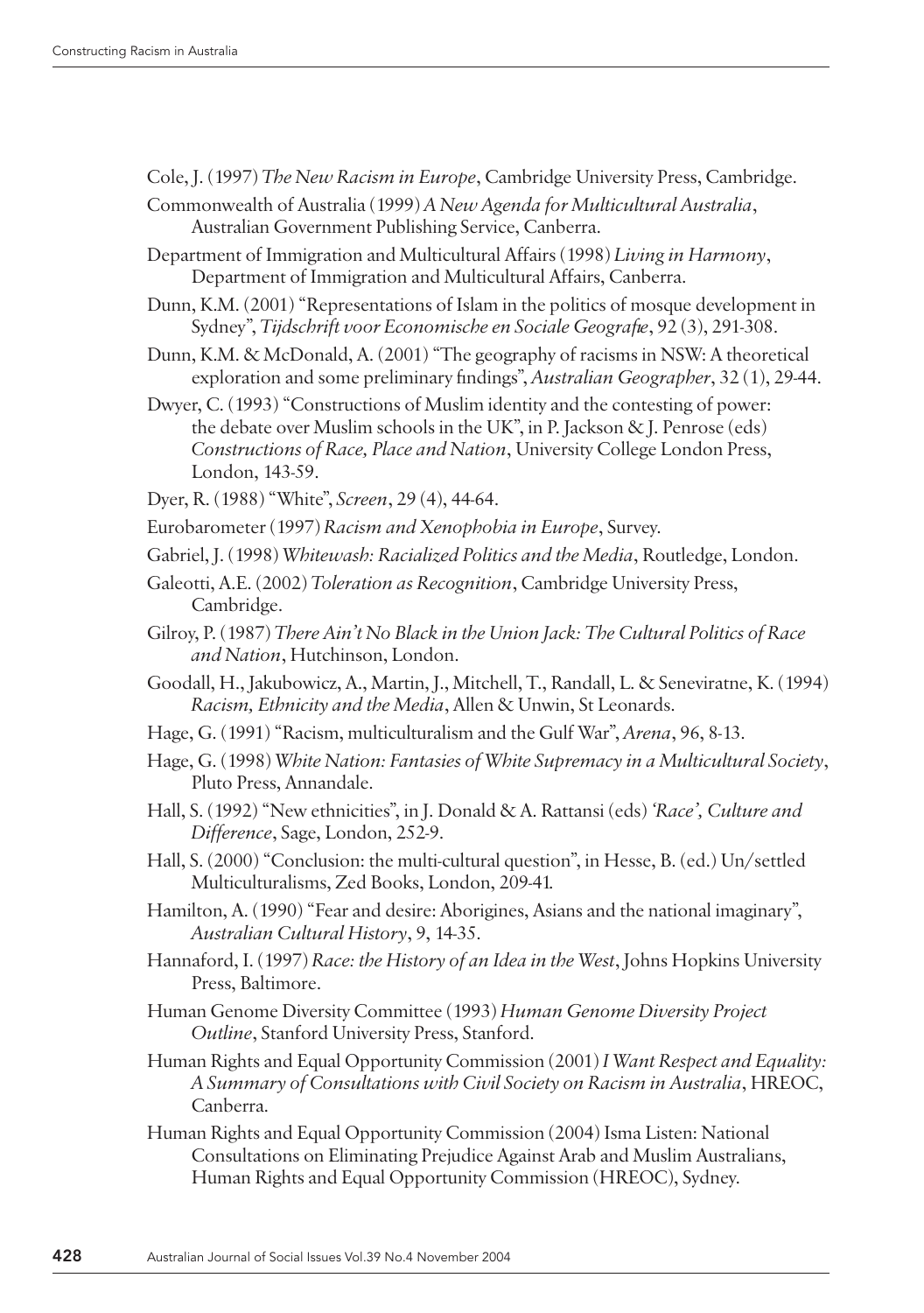- Islamic Council of New South Wales (1989) Submission to the Human Rights and Equal Opportunity Commission Inquiry into Racist Violence, Submission no. 4.28, Islamic Council of New South Wales, Zetland.
- Jayasuriya, L. (2002) "Understanding Australian Racism", Australian Universities Review, 45 (1), 40-44.
- Johnson, C. (2002) "The dilemmas of ethnic privilege: a comparison of constructions of 'British', 'English' and 'Anglo-Celtic' identity in contemporary British and Australian political discourse", Ethnicities, 2 (2), 163-188.
- King, P. (1976) Toleration, Allen and Unwin, London.
- Kobayashi, A. & Peake, L. (1994) "Unnatural Discourse. 'Race' and Gender in Geography", Gender, Place and Culture, 1, 225-43.
- Kobayashi, A. & Peake, L. (2000) "Racism out of place: thoughts on Whiteness and an antiracist geography in the new millennium", Annals of the Association of American Geographers, 90 (2), 392-403.
- Larsen, K.S. (1981) "White attitudes in Townsville: Authoritarianism, religiosity and contact", Australian Psychologist, 16 (1), 111-22.
- Lowe, B. (1985) "Islam and the media", in New South Wales Anti-Discrimination Board (ed.) Islam in Australia, 55-62, New South Wales Anti-Discrimination Board, Sydney.
- McAllister, I. & Moore, R. (1989) Ethnic Prejudice in Australian Society: Patterns, Intensity and Explanations, Office of Multicultural Affairs, Canberra.
- McGuiness, M. (2000) "Geography matters? Whiteness and contemporary geography", Area, 32 (2), 225-30.
- Miles, R. (1989) Racism, Routledge, London.
- Office of Multicultural Affairs (1989) National Agenda for a Multicultural Australia ... Sharing Our Future, Australian Government Publishing Service, Canberra.
- Parekh, B. (1987) "New racism: the British example", in Studie-en Informatiecentrum Meusenrechten (ed.) New Expressions of Racism, SIM Special No 7, International Alert, London.
- Park, R.E. (1950) Race and Culture, The Collected Papers of Robert Ezra Park, Volume I, E.C. Hughes (Ed.), The Free Press, Illinois.
- Peach, C. (1976) Urban Social Segregation, Longman, London.
- Pedersen, A., Griffiths, B., Contos, N., Bishop, B. & Walker, I. (2000) "Attitudes toward Aboriginal Australians in city and country settings", Australian Psychologist, 35 (2), 109-17.
- Pedersen, A. & Walker, I. (1997) "Prejudice against Australian Aborigines: old-fashioned and modern forms", European Journal of Social Psychology, 27, 561-87.
- Pettigrew, T.F. & Meertens, R.W. (1995) "Subtle and blatant prejudice in Western Europe", European Journal of Social Psychology, 25(1), 57-75.
- Rajkowski, P. (1987) In the Tracks of the Camelmen, Angus & Robertson, North Ryde.
- Renan, E. (1882) "What is a nation?", reprinted 1990, in Bhabha H.K. (ed.) Nation and Narration, Routledge, London, 8-22.